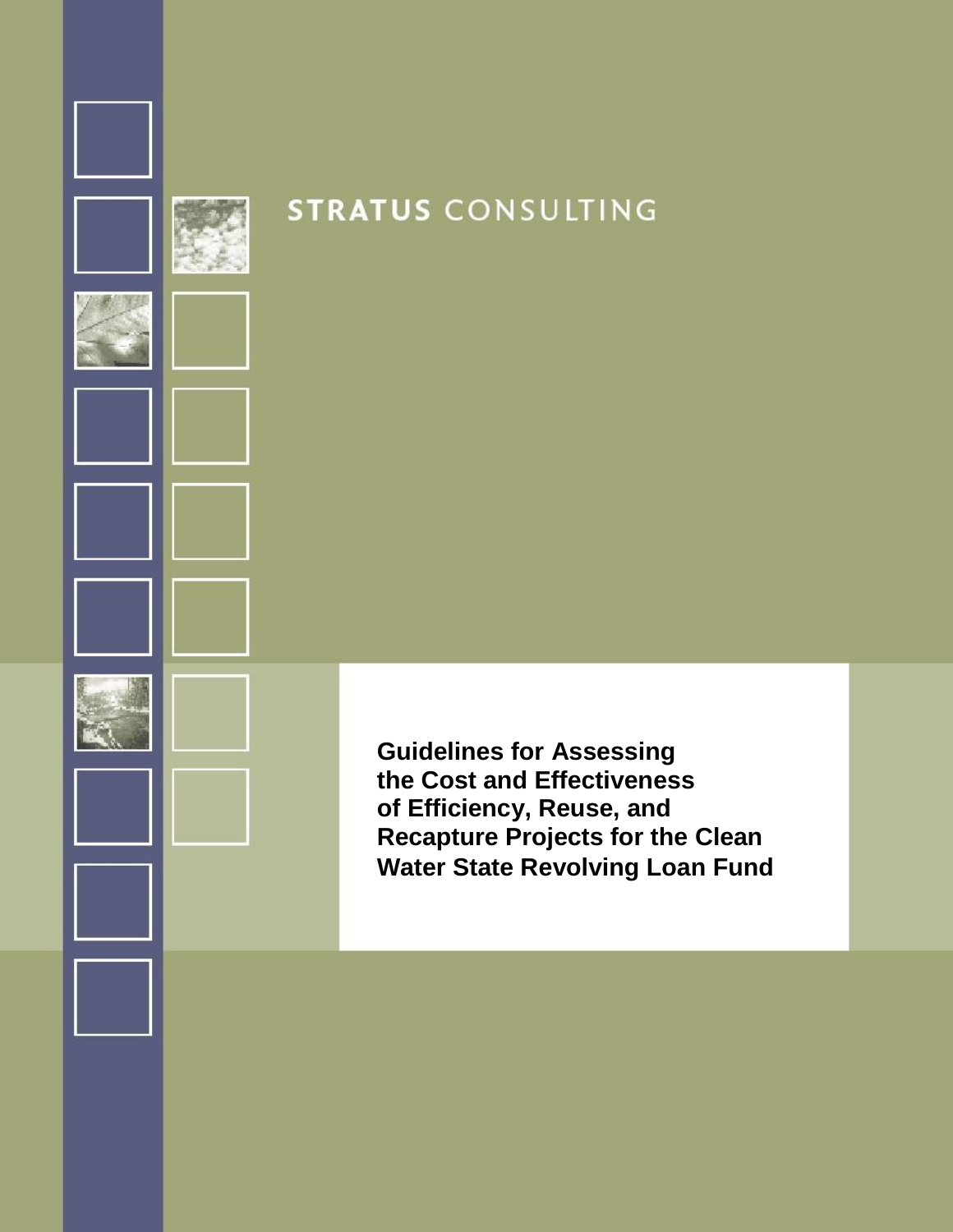## **Guidelines for Assessing the Cost and Effectiveness of Efficiency, Reuse, and Recapture Projects for the Clean Water State Revolving Loan Fund**

*Prepared by:*

Stratus Consulting Inc. PO Box 4059 Boulder, CO 80306-4059 303-381-8000

*Contacts:*

Janet Clements James Henderson

This report was funded by the Natural Resources Defense Council (NRDC). The views contained herein are those of the authors and do not necessarily reflect those of NRDC.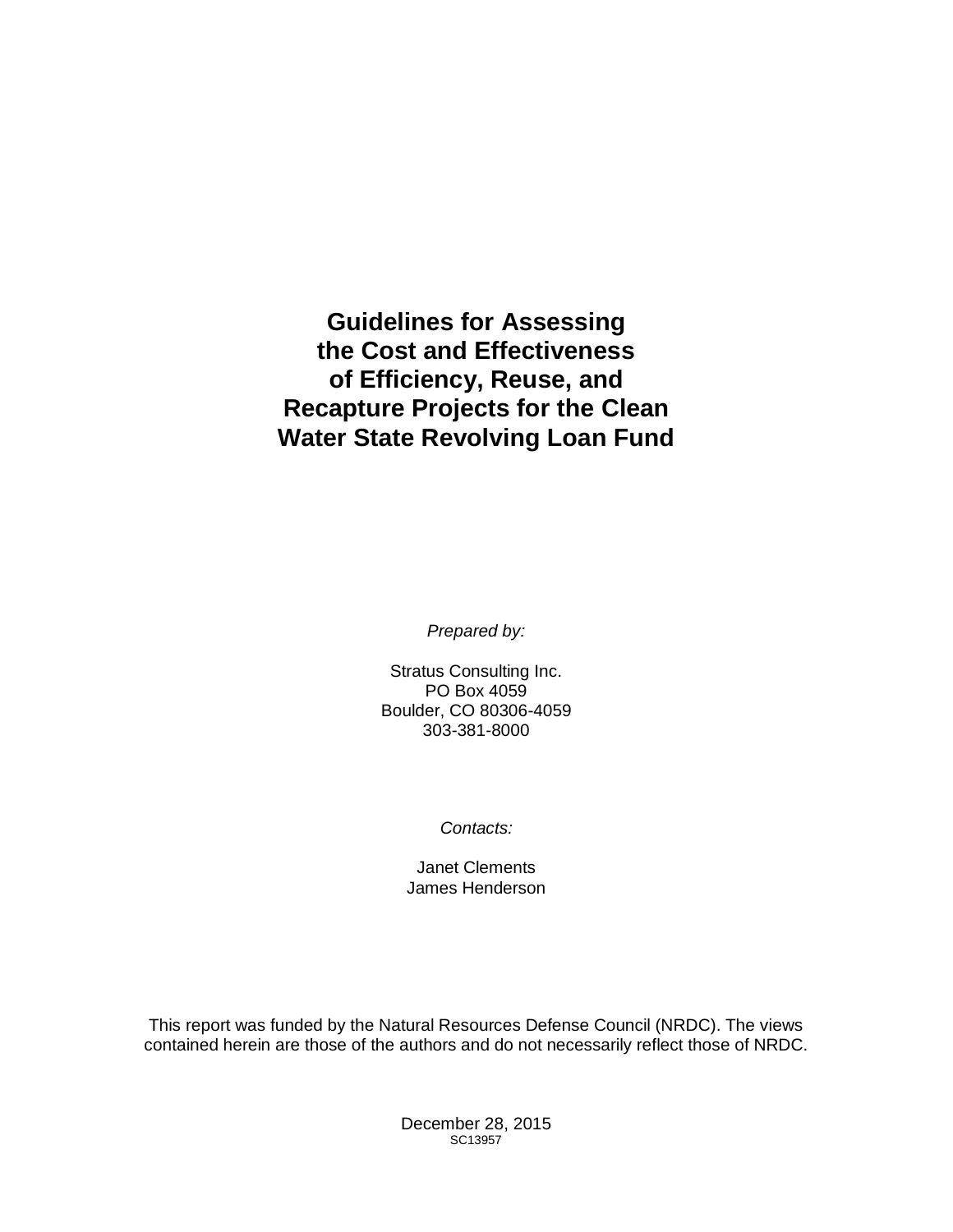# **Contents**

#### **List of Acronyms and Abbreviations**

| <b>Section 1</b> |                                                                             |  |
|------------------|-----------------------------------------------------------------------------|--|
| <b>Section 2</b> |                                                                             |  |
| <b>Section 3</b> | <b>CWSRF Efficiency, Reuse, Recapture, and Energy-Efficiency Projects</b> 3 |  |
| 3.1              |                                                                             |  |
| 3.2              |                                                                             |  |
| 3.3              |                                                                             |  |
| 3.4              |                                                                             |  |
| <b>Section 4</b> |                                                                             |  |
| <b>Section 5</b> | <b>Economic Framework for Evaluating CWSRF Project Alternatives 10</b>      |  |
| 5.1              |                                                                             |  |
| 5.2              |                                                                             |  |
| 5.3              |                                                                             |  |
| 5.4              |                                                                             |  |
| 5.5              |                                                                             |  |
| 5.6              |                                                                             |  |
| 5.7              | Step 7: Summarize and Compare Alternatives, and Determine the "Optimal"     |  |
|                  |                                                                             |  |
| <b>Section 6</b> |                                                                             |  |
|                  |                                                                             |  |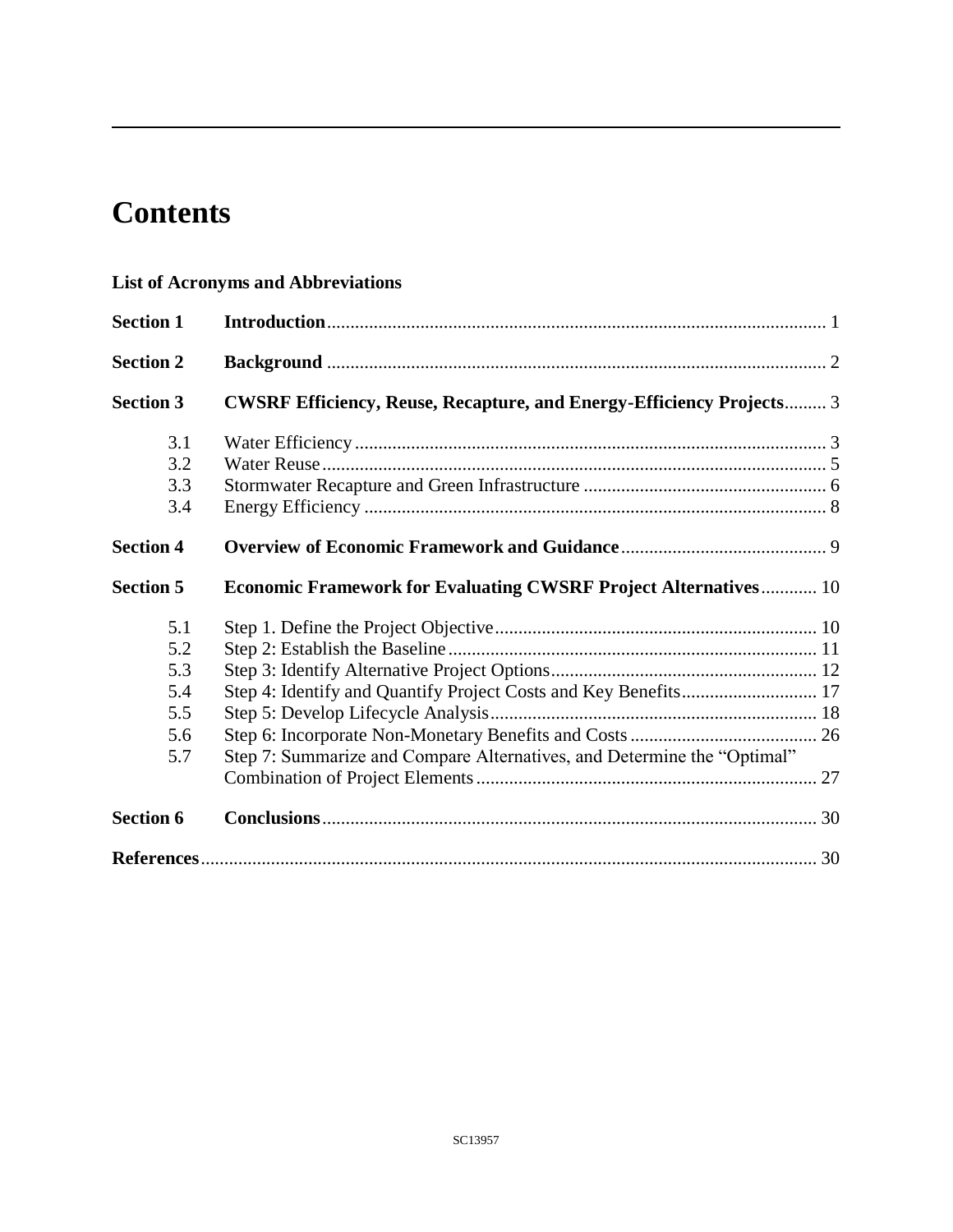# **Acronyms and Abbreviations**

| AF             | acre-foot                                          |
|----------------|----------------------------------------------------|
| <b>AMR</b>     | automatic meter reading                            |
| <b>ARRA</b>    | American Recovery and Reinvestment Act             |
| <b>AWE</b>     | Alliance for Water Efficiency                      |
|                |                                                    |
| <b>CHP</b>     | combined heat and power                            |
| <b>CNT</b>     | Center for Neighborhood Technologies               |
| <b>CPI</b>     | <b>Consumer Price Index</b>                        |
| <b>CSO</b>     | combined sewer overflow                            |
| <b>CWA</b>     | Clean Water Act                                    |
| <b>CWSRF</b>   | <b>Clean Water State Revolving Fund</b>            |
|                |                                                    |
| <b>EPA</b>     | U.S. Environmental Protection Agency               |
| <b>FWPCA</b>   | <b>Federal Water Pollution Control Act</b>         |
|                |                                                    |
| <b>GPR</b>     | <b>Green Project Reserve</b>                       |
|                |                                                    |
| <b>HVAC</b>    | heating, ventilating, and air conditioning         |
|                |                                                    |
| $\overline{M}$ | Infiltration/Inflow                                |
|                |                                                    |
| O&M            | operations and maintenance                         |
| <b>OMB</b>     | Office of Management and Budget                    |
|                |                                                    |
| <b>POTW</b>    | publicly owned treatment works                     |
| <b>PV</b>      | present value                                      |
| <b>ROI</b>     | return-on-investment                               |
| <b>RSL</b>     | remaining service life                             |
|                |                                                    |
| <b>WRRDA</b>   | Water Resources Reform and Development Act of 2014 |
|                |                                                    |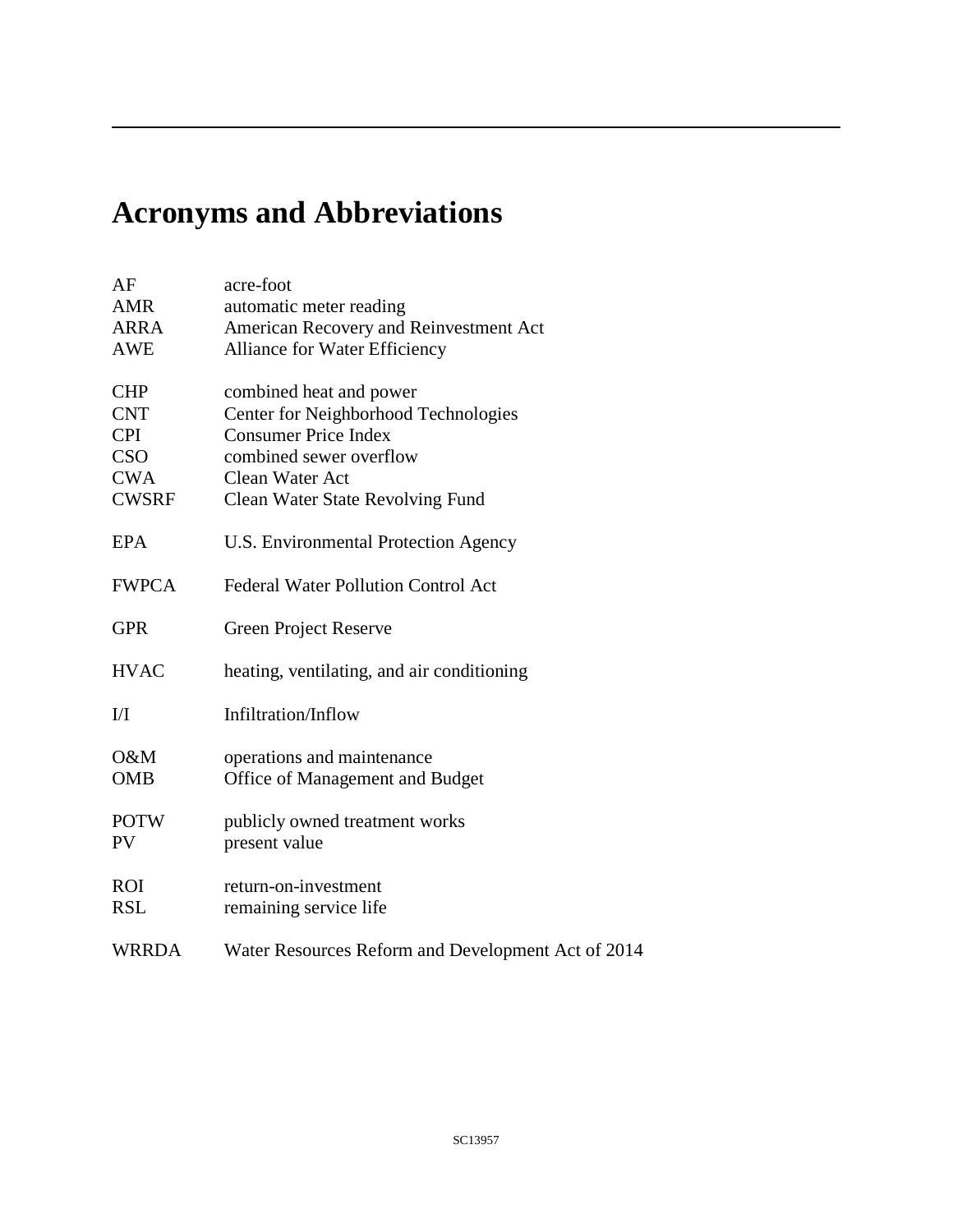# **1. Introduction**

The Water Resources Reform and Development Act of 2014 (WRRDA, Public Law 113-121) made several changes to Titles I, II, IV, and VI of the Federal Water Pollution Control Act (FWPCA), the federal statute that governs the Clean Water State Revolving Fund (CWSRF). One of the major changes is the addition of Section 602(b)(13) under Title VI of the FWPCA, which requires all CWSRF project applicants to certify that they have:

- "…studied and evaluated the cost and effectiveness of the processes, materials, techniques, and technologies for carrying out the proposed project or activity for which assistance is sought under this title"; and
- "…selected, to the maximum extent practicable, a project or activity that maximizes the potential for efficient water use, reuse, recapture, and conservation, and energy conservation, taking into account the cost of constructing the project or activity; the cost of operating and maintaining the project or activity over the life of the project or activity; and the cost of replacing the project or activity" (U.S. EPA, 2015, p. 6).

In its interpretive guidance on WRRDA changes (U.S. EPA, 2015), the U.S. Environmental Protection Agency (EPA) recommended that each state CWSRF program develop criteria and/or guidance to help project applicants conduct cost and effectiveness analyses and demonstrate that they have maximized the use of efficiency, reuse, and recapture project elements. This report provides a general framework and methodology that states can easily adopt to meet this objective. Specifically, the following sections provide resources and guidance that project applicants can use to evaluate the benefits and costs associated with different project options, and that states can use to confirm the consideration of such options by all CWSRF applicants. The overall objective is to help applicants develop and analyze a range of project alternatives when evaluating potential CWSRF projects, including both traditional and non-traditional infrastructure alternatives (i.e., efficiency, reuse, and recapture project elements), and select the option or mix of options that best meets the needs of the utility and the community it serves.

This guidance is organized as follows:

- Section 2 briefly describes the CWSRF program
- Section 3 provides an overview of CWSRF water efficiency and reuse, stormwater recapture (i.e., green infrastructure), and energy-efficiency projects
- Section 4 outlines our general economic framework and guidance for evaluating CWSRF projects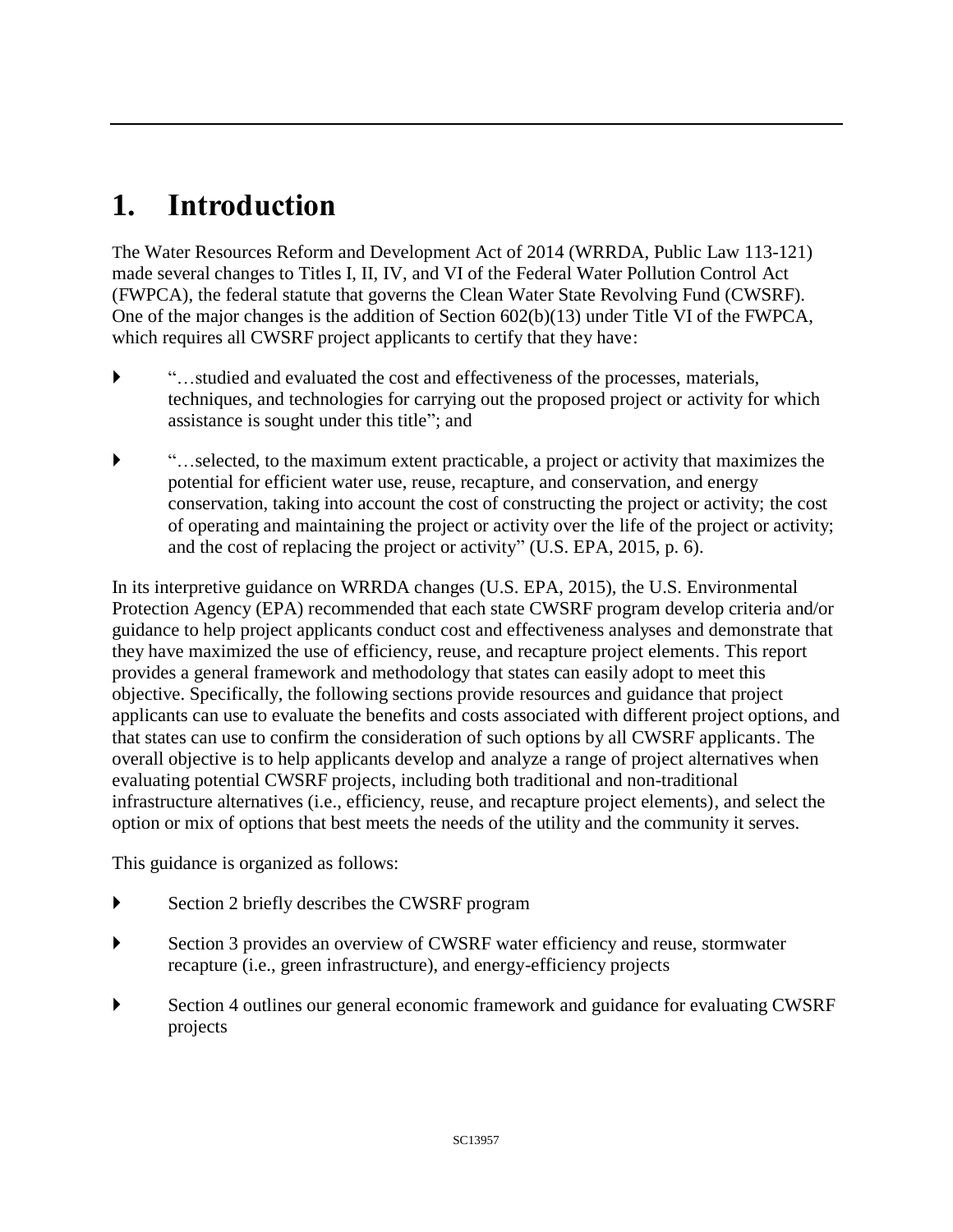$\overline{a}$ 

- Section 5 provides step-by-step guidance for evaluating the costs, benefits, and effectiveness of CWSRF project alternatives
- Section 6 provides conclusions related to the overall guidance.

## **2. Background**

The U.S. Congress established the CWSRF with the passage of the Amendments to the Clean Water Act (CWA) in 1987. Through the CWSRF program, each state and Puerto Rico maintains revolving loan funds that provide low-cost financing to communities for a wide range of water quality infrastructure projects. Since the program's inception, states have allocated approximately \$101 billion of total CWSRF funds to municipal wastewater treatment projects (under Section 212 of the CWA), 1 and about \$4.3 billion to projects that reduce nonpoint source pollution and/or protect local estuaries (under Sections 319 and 320 of the CWA, respectively.<sup>2</sup>

Municipal wastewater treatment projects that have traditionally been funded under CWSRF programs include secondary and advanced treatment facilities, collector sewers, sewer rehabilitation, and sanitary and combined sewer overflow (CSO) reduction projects. In the past, these projects have relied largely on traditional or "gray" infrastructure approaches to wastewater and stormwater management. However, in 2009 Congress developed the Green Project Reserve (GPR) Program as part of the American Recovery and Reinvestment Act (ARRA). The GPR required all CWSRF programs to direct a portion of their federal grant funding to projects that included green infrastructure (recapture), water efficiency and reuse, energy efficiency, or other environmentally innovative activities. Although these types of projects have always been eligible for CWSRF funding, the dedicated GPR funding stream increased the number of efficiency, reuse, and recapture projects implemented under the program.

In recent years the federal government has reduced its requirements related to the percentage of total funding that states must allocate to GPR projects. However, WRRDA 2014 serves to mainstream the implementation of GPR-type projects by requiring all CWSRF program applicants to evaluate and maximize the potential for efficient water use, reuse, recapture, and energy conservation when developing and submitting projects for funding.

<sup>1.</sup> The U.S. GAO (2006) reported that as of 2006, projects to build or improve wastewater treatment plants alone account for over 60% of this amount, with the remainder supporting the construction or rehabilitation of sewer and stormwater collection systems.

<sup>2.</sup> Through 2014, total CWSRF funding has amounted to \$105 billion. This includes \$37.7 billion in federal funds and \$67.6 billion in state funding (Mark Mylin, Program Analyst, CWSRF, EPA, personal communication, December 8, 2014).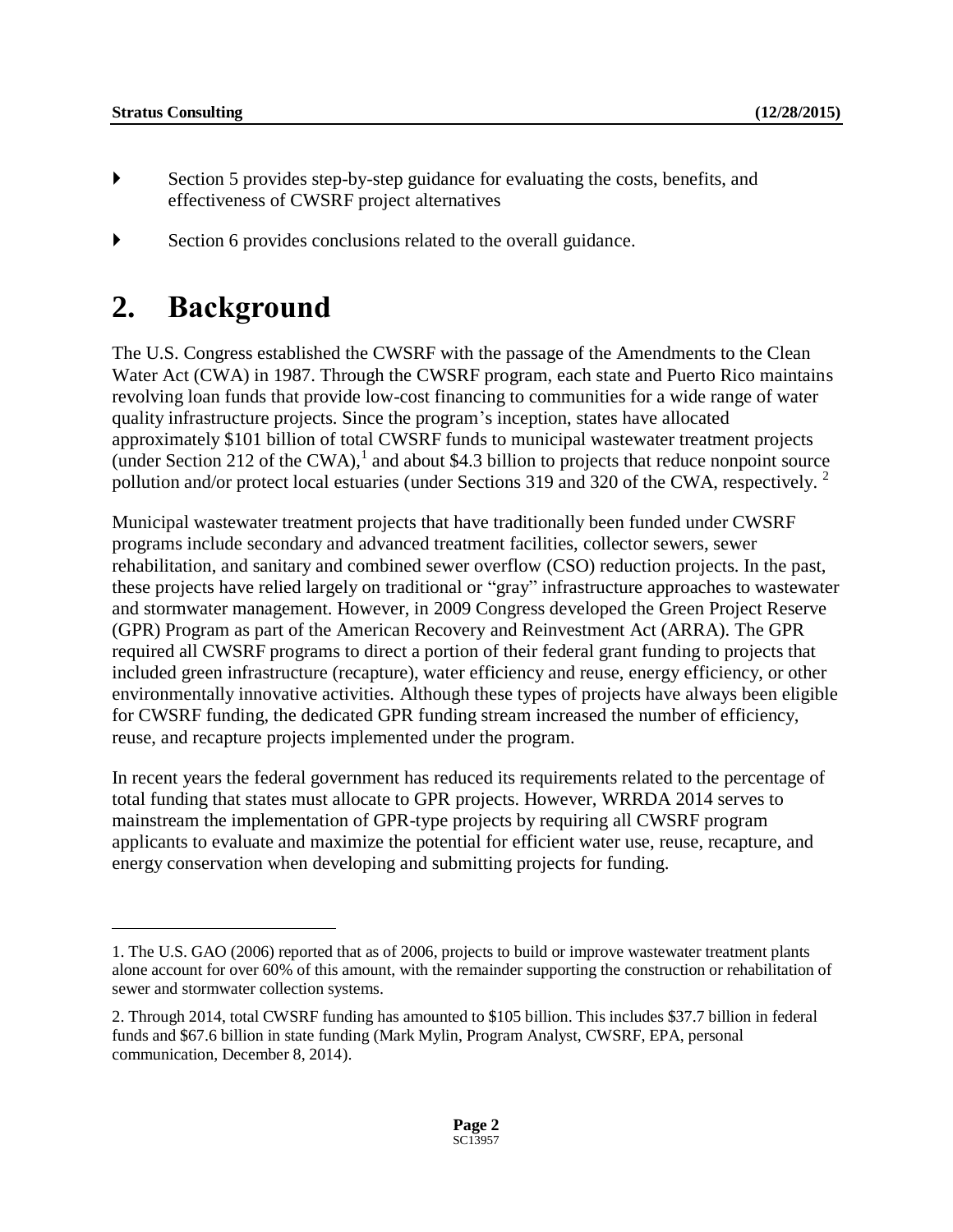## **3. CWSRF Efficiency, Reuse, Recapture, and Energy-Efficiency Projects**

As described above, the intent of this guidance is to help project applicants assess the costs, benefits, and effectiveness of incorporating water conservation, reuse, recapture, and energyefficiency elements into their CWSRF projects. As a starting point, the following sections provide an overview of these different project types and offer additional resources that applicants can draw upon when following this recommended economic analysis framework. It is important to note that the different types of projects described below do not necessarily need to constitute whole projects, but rather can be incorporated or combined with more traditional project elements to meet clean water goals.

## **3.1 Water Efficiency**

**Definition:** EPA's WaterSense Program defines water efficiency as "the use of improved technologies and practices to deliver equal or better services with less water. Water efficiency encompasses conservation and reuse efforts, as well as water loss reduction and prevention, to protect water resources for the future" (U.S. EPA, Undated, p. 7). For the purposes of this guidance, we address water reuse projects separately from water-efficiency and conservation projects because reuse projects often have different economic considerations.

**Benefits:** Water-efficiency and conservation projects provide a number of potential benefits. Within the context of the CWA and state CWSRF programs, primary benefits include:

- Eliminating, downsizing, or postponing the need for capital projects by reducing the amount of wastewater or stormwater entering the system
- $\blacktriangleright$  Extending the life of existing facilities
- Lowering variable operating costs, including energy costs
- Protecting and preserving environmental resources by reducing runoff and associated pollutant loading
- Reducing sewer overflows by decreasing the volume of wastewater base flows in the sewer collection system.

In addition to benefits directly tied to the goals of the CWSRF, water-efficiency and conservation projects have a number of important co-benefits for drinking water utilities (or combined utilities), businesses, and households. For example, water conservation projects can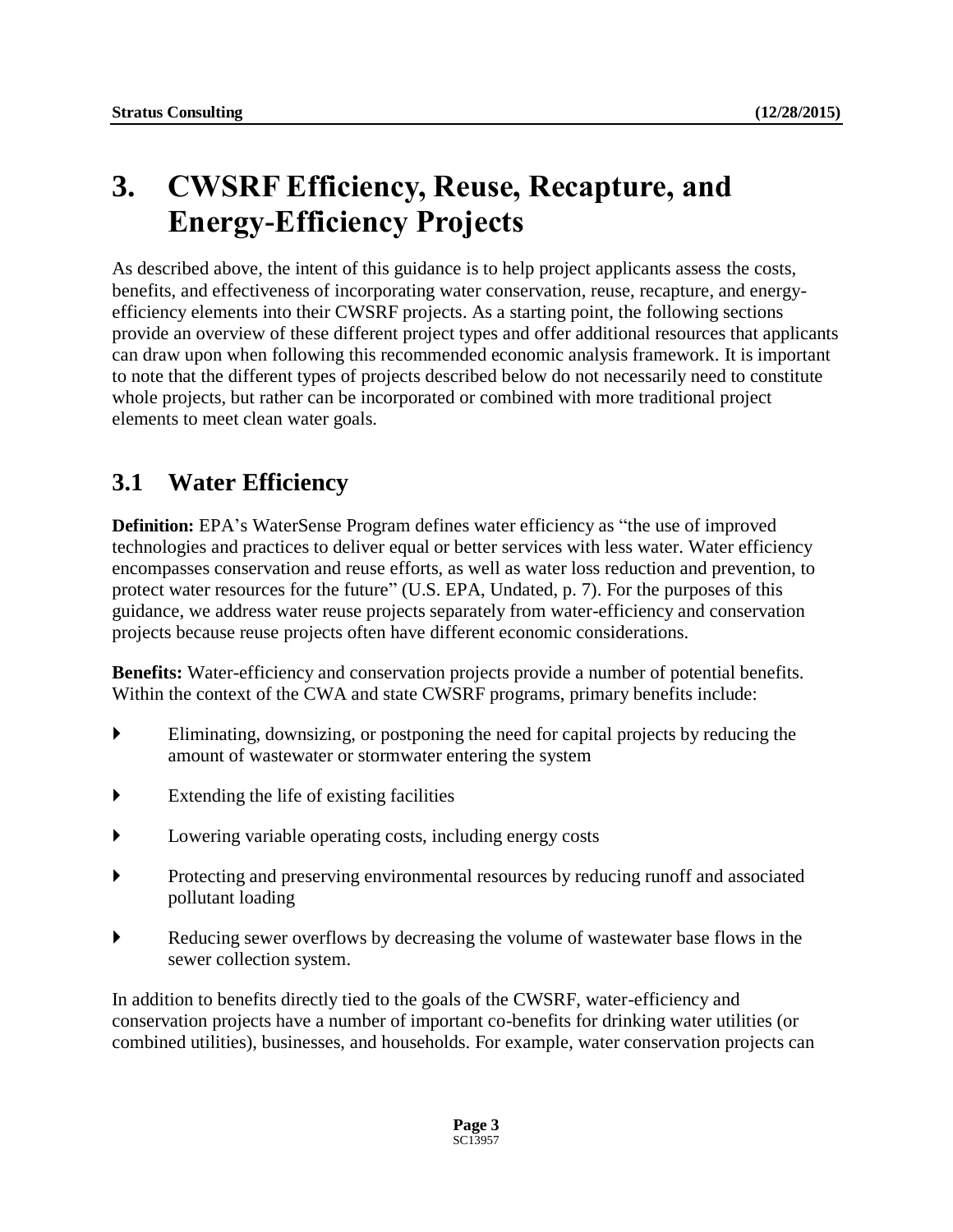$\overline{a}$ 

help to avoid or postpone new water supply development costs, improve water supply reliability and drought preparedness, help farmers maintain and even improve crop yields and quality, and reduce water and energy costs for households (this can be particularly important when projects or programs are targeting low-income households).

Exhibit 1 provides additional information related to the economics of water-efficiency and reuse projects.

#### **Exhibit 1. Resources for assessing the costs and benefits of water-efficiency and reuse projects.**

The **California Urban Water Conservation Council** offers three tools to help guide decision-making on water conservation [\(https://www.cuwcc.org\)](https://www.cuwcc.org/):

- 1. Cost-Effectiveness Analysis spreadsheets that use a return-on-investment (ROI) approach for long-term water-saving benefits compared to one-year investment options
- 2. A Decision Support System Model for long-term water conservation plans
- 3. Direct Utility Avoided Costs/Environmental Benefits Models to assist water utilities in quantifying environmental benefits and costs related to water-efficiency programs.

The Victorian Department of Treasury and Finance (Australia) performed a comprehensive **benefit-cost analysis of advanced metering infrastructure** that provides important insights [\(http://www.smartmeters.vic.gov.au/about-smart-meters/reports-and-consultations/advanced-metering](http://www.smartmeters.vic.gov.au/about-smart-meters/reports-and-consultations/advanced-metering-infrastructure-cost-benefit-analysis/executive-summary)[infrastructure-cost-benefit-analysis/executive-summary\)](http://www.smartmeters.vic.gov.au/about-smart-meters/reports-and-consultations/advanced-metering-infrastructure-cost-benefit-analysis/executive-summary).

The Alliance for Water Efficiency (AWE) **Water Conservation Tracking Tool** helps water utilities evaluate water savings, costs, and benefits of conservation programs. The tool is available to AWE members [\(http://www.allianceforwaterefficiency.org/tracking-tool.aspx\)](http://www.allianceforwaterefficiency.org/tracking-tool.aspx).

The WateReuse Foundation's **Economic Framework for Evaluating Benefits and Costs of Water Reuse** provides a tool to help water agencies and other water sector professionals conduct a benefit-cost analysis of water reuse investments [\(https://www.watereuse.org/product/03-006-2\)](https://www.watereuse.org/product/03-006-2).

**Project types:** CWSRF programs can fund a wide variety of water-efficiency projects. Projects eligible for funding under Section 212 of the CWA (municipal wastewater treatment projects) must reduce demand for capacity at publicly owned treatment works (POTW),<sup>3</sup> while Section 319 and 320 projects must address non-point source pollution or protect/improve water quality in an estuary. Examples of water-efficiency projects include<sup>4</sup>:

<sup>3.</sup> Per U.S. EPA (2015): Only specified public entities are eligible for assistance for water-conservation projects; however, project activities may take place at publicly or privately owned properties, provided the project reduces demand for POTW capacity.

<sup>4.</sup> This section is not intended provide a comprehensive list of all efficiency, reuse, and recapture projects eligible for funding under CWSRF.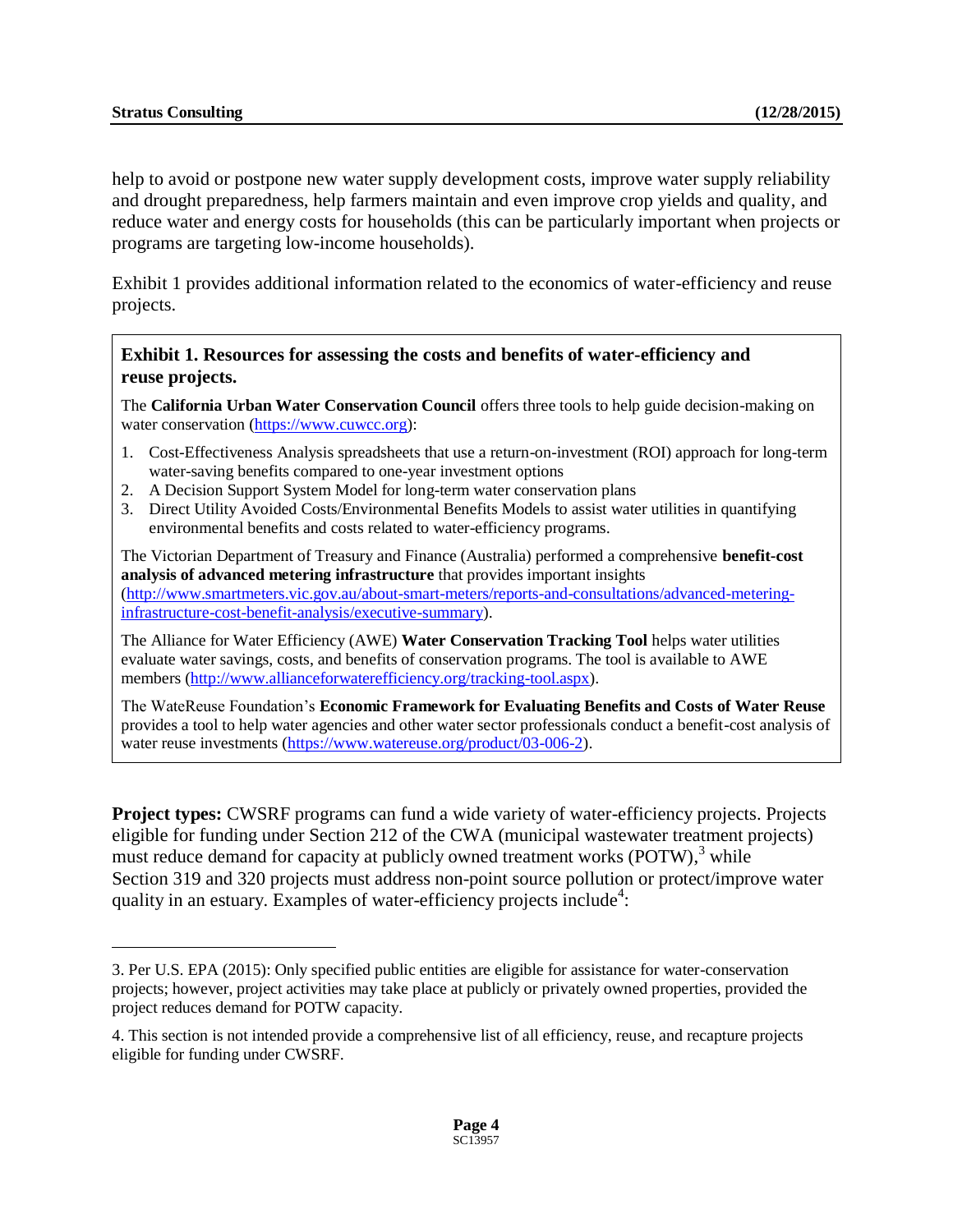- Installing or retrofitting water-efficient devices, such as plumbing fixtures and appliances (e.g., shower heads, toilets, urinals, other plumbing devices)
- Incentive programs and policies (e.g., education programs, rebates, pricing/rate structures) that encourage households and businesses to conserve water
- Installing water meters in previously unmetered areas (enabling customer billing for water and wastewater service based on metered use)
- Replacing faulty water meters, rightsizing large meters that may be under-recording, or upgrading existing meters with automatic meter reading (AMR) technology
- System water audits, water conservation plans, and water-loss reduction measures
- Retrofitting or replacing existing landscape or agricultural irrigation systems with more efficient irrigation systems, including moisture and rain-sensing equipment.

Despite the many types of water-efficiency improvements that qualify for funding under CWSRF, states have traditionally funded leak detection, agricultural efficiency, and reuse projects (Blette, 2009). With recent changes to the CWSRF through WRRDA 2014, agencies may begin to apply for more funding to implement conservation programs and efficiency improvements at wastewater treatment plants, households, and businesses.

### **3.2 Water Reuse**

**Definition:** Water reuse (or water reclamation) involves the advanced treatment and reuse of municipal (or onsite) wastewater or stormwater to offset the use of potable water supplies and/or meet environmental standards. Municipal water reuse programs have traditionally developed water supplies for non-potable purposes such as for industrial uses or agricultural and landscape irrigation. However, an increasing number of communities are considering and implementing indirect and direct potable reuse systems.

**Benefits:** Similar to water-efficiency projects, water-reuse projects typically produce a wide range of direct and indirect benefits. Although water reuse may be more expensive than traditional supply options, it can offer important environmental and social benefits, including:

- Avoided wastewater discharges
- Avoided costs associated with alternative water supplies and/or related infrastructure expansion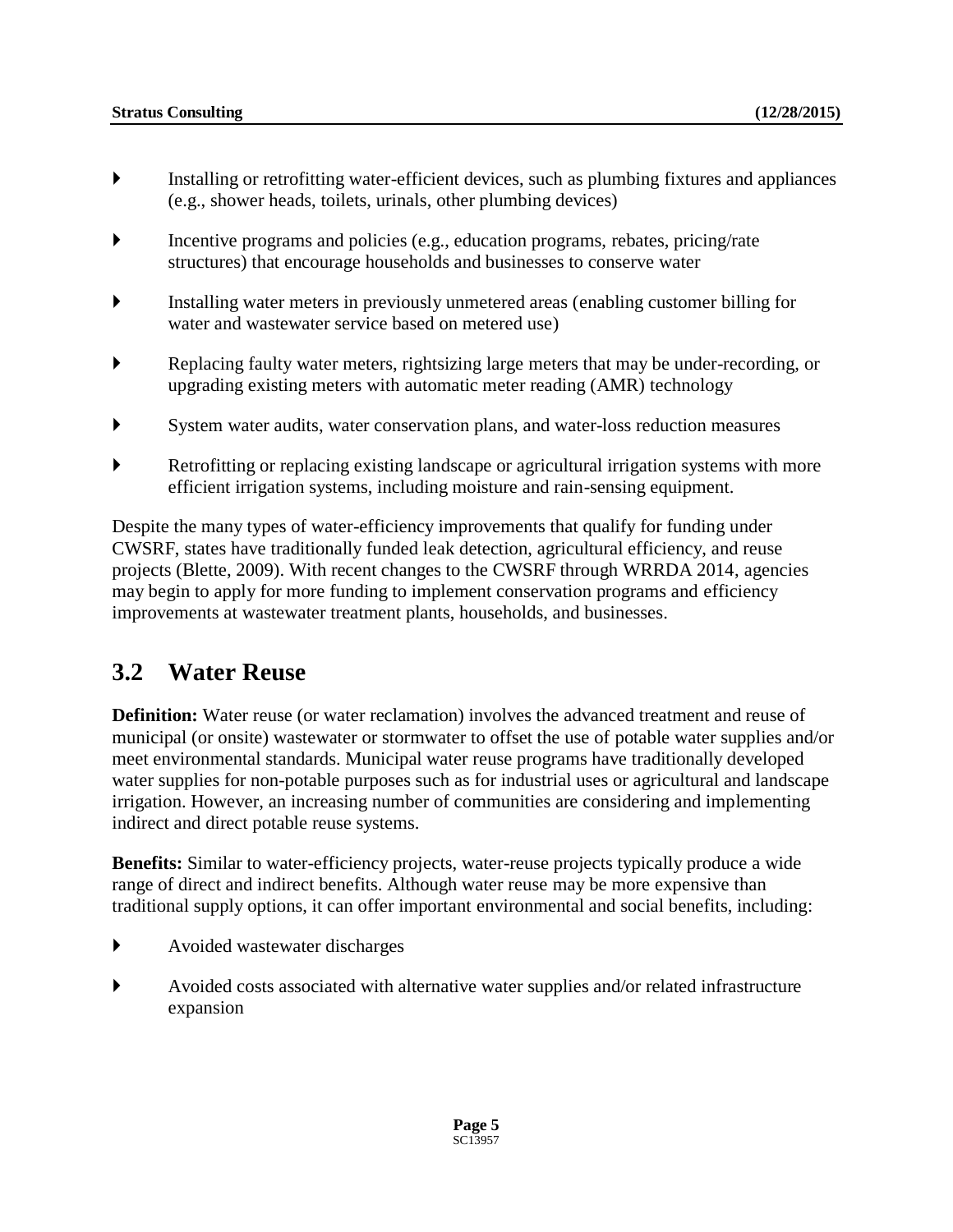$\overline{a}$ 

- Increased ability to meet critical instream flow conditions for fish and other aquatic species and ecosystem services of concern
- Reduced energy consumption and air pollution where more energy-intensive water supply options would be the alternative to reuse (e.g., desalination or importing water from long distances, which can require significant amounts of energy for pumping)
- Increased protection of groundwater systems from subsidence, reduced storage capacity, and saltwater intrusion – by reducing pumping demands on aquifers
- Increased water supply reliability and drought preparedness
- Sustaining agricultural communities by reducing municipal demands on water currently used for irrigation.

**Project types:** CWSRF provides funding for construction of reuse facilities (including nonpotable, indirect, and direct reuse), as well as for the extra treatment costs and distribution pipes associated with water reuse, relative to traditional supplies<sup>5</sup>. Options incorporated into CWSRF projects may also include onsite reuse, decentralized treatment and reuse systems, injection wells, and systems that allow for utilization of harvested rainwater (e.g., publicly-owned cisterns and distribution pipes).

## **3.3 Stormwater Recapture and Green Infrastructure**

**Definition:** In the context of the CWSRF, recapture projects are often referred to as green infrastructure projects. Green infrastructure includes a wide array of practices that use vegetation, soils, and natural processes to manage wet weather flows by infiltrating, evapotranspiring, and harvesting and reusing stormwater. On a regional scale, green infrastructure includes the preservation and restoration of natural landscape features, such as forests, floodplains, and wetlands. On the local scale, green infrastructure consists of site- and neighborhood-specific practices, such as permeable pavement, bioretention, downspout disconnections, rain gardens, trees, and green roofs.

**Benefits:** Water resource managers implement green infrastructure solutions to reduce stormwater runoff, thereby reducing associated pollutant loading and sewer overflows. Green infrastructure also provides a number of important co-benefits, including enhanced groundwater

<sup>&</sup>lt;sup>5</sup> Per EPA (undated) Green Project Reserve Guidance for the CWSRF, GPR Crosswalk Table for projects eligible for CWRSF funding under 320 and 319 of the CWA. [http://www.epa.gov/cwsrf/green-project-reserve](http://www.epa.gov/cwsrf/green-project-reserve-guidance-clean-water-state-revolving-fund-cwsrf)[guidance-clean-water-state-revolving-fund-cwsrf.](http://www.epa.gov/cwsrf/green-project-reserve-guidance-clean-water-state-revolving-fund-cwsrf)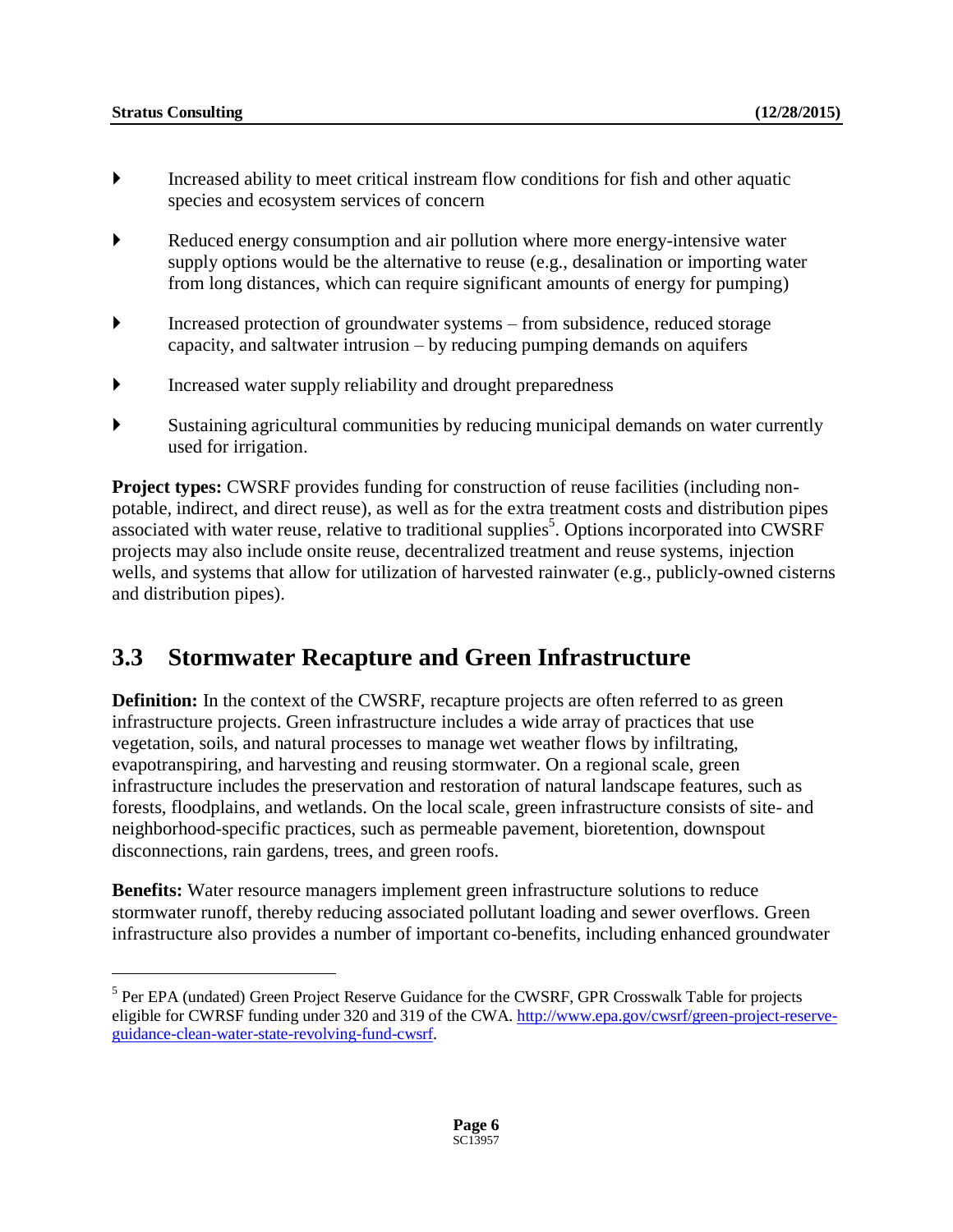supplies, energy savings (due to avoided stormwater treatment and pumping), cleaner air (and associated health benefits), reduced urban temperatures, increased climate resiliency, sourcewater protection, improved quality of life for local residents, and increased recreational opportunities (see Exhibit 2 for additional information on the benefits and costs of green infrastructure).

**Project types:** Specific green infrastructure projects that are eligible for CWSRF funding include:

- Installation of site-specific practices, such as permeable pavement, bioretention, downspout disconnections, rain gardens, trees, cisterns, and green roofs
- Implementation of green streets (combinations of green infrastructure practices in transportation rights-ofways), for either new development, redevelopment, or retrofits
- Street tree or urban forest canopy programs
- Establishment or restoration of permanent riparian buffers, floodplains, wetlands, and other natural features, including vegetated buffers or soft bioengineered stream banks. This includes stream day lighting.
- Projects that involve the management of wetlands to improve water quality and/or support green infrastructure efforts (e.g., flood attenuation)

#### **Exhibit 2. Resources on the economics of green infrastructure.**

**Center for Neighborhood Technologies (CNT), Green Values Stormwater Management Calculator** – assesses cost-effectiveness and environmental benefits of green infrastructure options [\(http://greenvalues.cnt.org/\)](http://greenvalues.cnt.org/).

#### **The Value of Green Infrastructure: A Guide to Recognizing Its Economic,**

**Environmental, and Social Benefits** – this guide describes the steps necessary to quantify and value many of the environmental, social, and public health benefits of green infrastructure. The guide includes simple, illustrative examples to assist the reader in performing their own calculations [\(http://www.americanrivers.org/wp](http://www.americanrivers.org/wp-content/uploads/2013/09/Value-of-Green-Infrastructure.pdf?506914)[content/uploads/2013/09/Value-of-Green-](http://www.americanrivers.org/wp-content/uploads/2013/09/Value-of-Green-Infrastructure.pdf?506914)[Infrastructure.pdf?506914\)](http://www.americanrivers.org/wp-content/uploads/2013/09/Value-of-Green-Infrastructure.pdf?506914).

**Case Studies Analyzing the Economic Benefits of Low Impact Development and Green Infrastructure** – this EPA report summarizes 13 economic benefit analyses conducted by public entities across the United States to assess the effectiveness of their green infrastructure programs. The case studies were selected to represent a range of methodologies, geographic contexts, and municipal program types [\(http://water.epa.gov/polwaste/green/upload/lid-gi](http://water.epa.gov/polwaste/green/upload/lid-gi-programs_report_8-6-13_combined.pdf)[programs\\_report\\_8-6-13\\_combined.pdf\)](http://water.epa.gov/polwaste/green/upload/lid-gi-programs_report_8-6-13_combined.pdf).

Large-scale stormwater infiltration/recharge projects.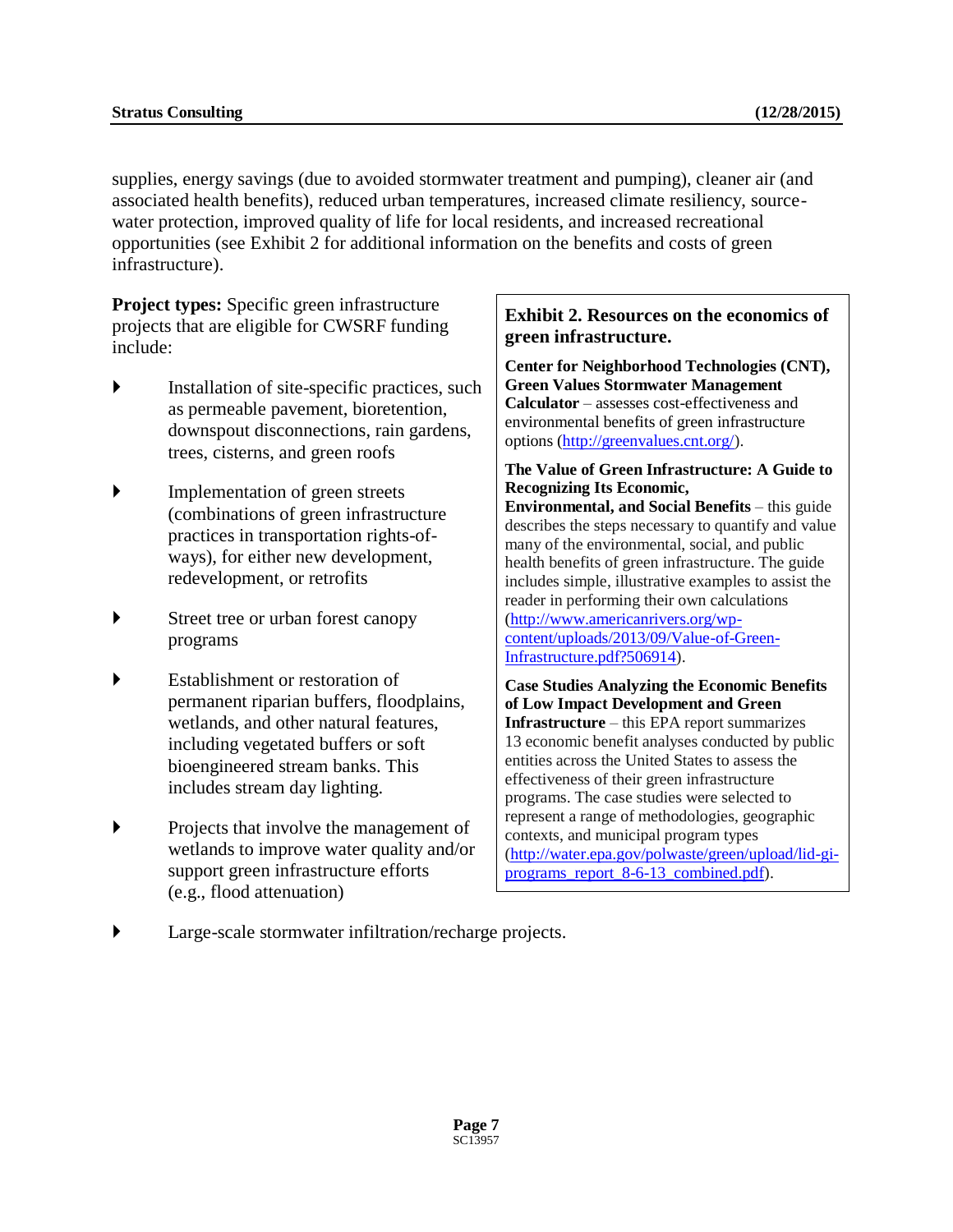## **3.4 Energy Efficiency**

**Definition:** Energy-efficiency projects involve the use of improved technologies and practices to reduce the energy consumption of water quality projects, use energy in a more efficient way, and/or to produce or utilize renewable energy. Exhibit 3 highlights several EPA resources on energy efficiency for water and wastewater utilities.

**Benefits:** The benefits of energy-efficiency projects include reduced operating costs, decreased emissions and associated health effects, and a reduced carbon footprint.

**Project types:** Specific energy-efficiency projects include:

- Renewable energy projects such as wind, solar, geothermal, microhydroelectric, and biogas combined heat and power (CHP) systems that provide power to a POTW
- Micro-hydroelectric projects that involve capturing the energy from pipe flow
- Installation of energy-efficient lighting; heating, ventilating, and air conditioning (HVAC); process equipment (including pumps); and electronic equipment and systems at POTWs
- Installation of collection system Infiltration/Inflow (I/I) detection equipment

#### **Exhibit 3. EPA resources on energy efficiency for water and wastewater utilities.**

EPA's website provides a number of resources related to energy efficiency for water and wastewater utilities:

**Ensuring a Sustainable Future: An Energy Management Guidebook for Wastewater and Water Utilities** – provides a step-by-step process to help utilities assess their current energy usage, conduct energy audits, and identify actions to improve energy efficiency [\(http://water.epa.gov/infrastructure/sustain/upload/Fin](http://water.epa.gov/infrastructure/sustain/upload/Final-Energy-Management-Guidebook.pdf)

[al-Energy-Management-Guidebook.pdf\)](http://water.epa.gov/infrastructure/sustain/upload/Final-Energy-Management-Guidebook.pdf).

**Energy Use Assessment Tool** – provides guidance for conducting a utility bill analysis to assess baseline energy use and costs prior to a full-scale energy audit [\(http://www.epa.gov/cleanenergy/\)](http://www.epa.gov/cleanenergy/).

**Energy Star/Portfolio Manager for water and wastewater utilities** – a tool designed to help utilities manage energy use and cost to compare performance against similar facilities (available from EPA by request – [EnergyUseTool@epa.gov\)](file://///SBOFS/project/NRDC_WRDDA/Report/July17_Final/EnergyUseTool@epa.gov).

 Energy management planning for POTWs, including energy assessments, energy audits, optimization studies, and sub-metering of individual processes to determine high energyuse areas.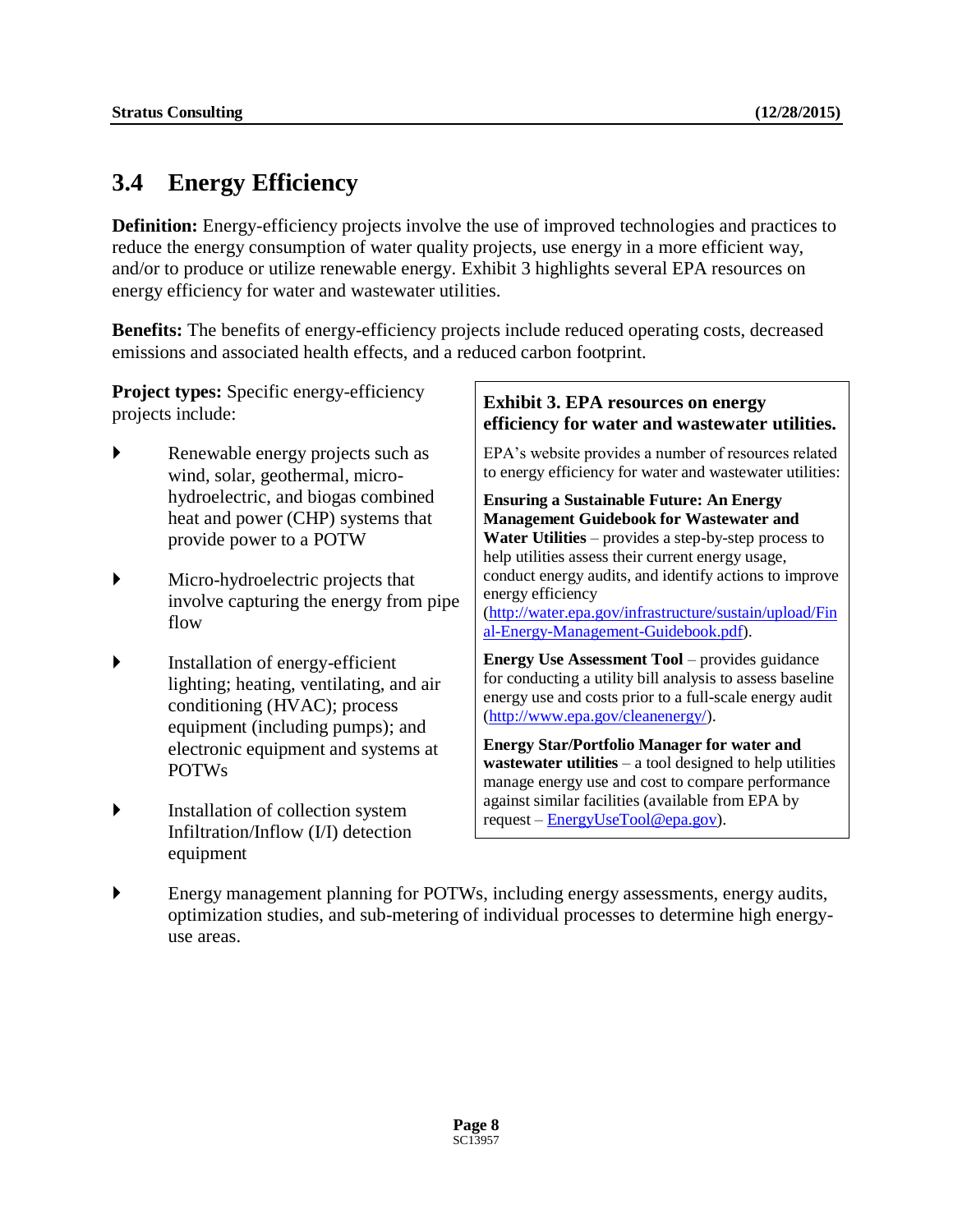$\overline{a}$ 

## **4. Overview of Economic Framework and Guidance**

To ensure that each CWSRF project or activity maximizes the potential for efficiency, the framework includes the following steps<sup>6</sup>:

- 1. Identify the objective of the proposed project (i.e., What problem is the project intended to resolve?).
- 2. Establish the baseline alternative. The development of the baseline allows the project applicant to evaluate alternative options in a comparative framework.
- 3. Identify and screen potential efficiency, reuse, and recapture options applicable to the applicant's CWSRF project or activity, and evaluate the feasibility of potential project elements to help meet the stated objective.
- 4. For options brought forward for further analysis from the initial screening step, identify and, to the extent feasible, quantify the key benefit(s) and costs based on existing data and available information.
- 5. Develop a lifecycle analysis framework to assess costs and benefits (or levels of effectiveness) over time, as well as the overall ROI associated with different project elements.
- 6. Incorporate non-quantified/non-monetized benefits and costs of various alternatives into the decision framework. This includes the identification and characterization of financial, social, and environmental benefits associated with efficiency, reuse, and recapture projects.
- 7. Summarize and compare alternatives, and identify the optimal combination of project elements.

EPA's recommendation for developing an economic framework for assessing efficiency, reuse, and recapture projects seems to focus on cost-effectiveness analysis, rather than full benefit-cost analysis (U.S. EPA, 2015). In the traditional sense, cost-effectiveness analysis allows project applicants to compare the costs for different options that are designed to achieve a specific target. Benefit-cost analysis on the other hand compares total project benefits to total costs, with the objective of maximizing net benefits.

<sup>6.</sup> The framework presented here is not necessarily linear; findings from one step may result in the need to visit a previous step.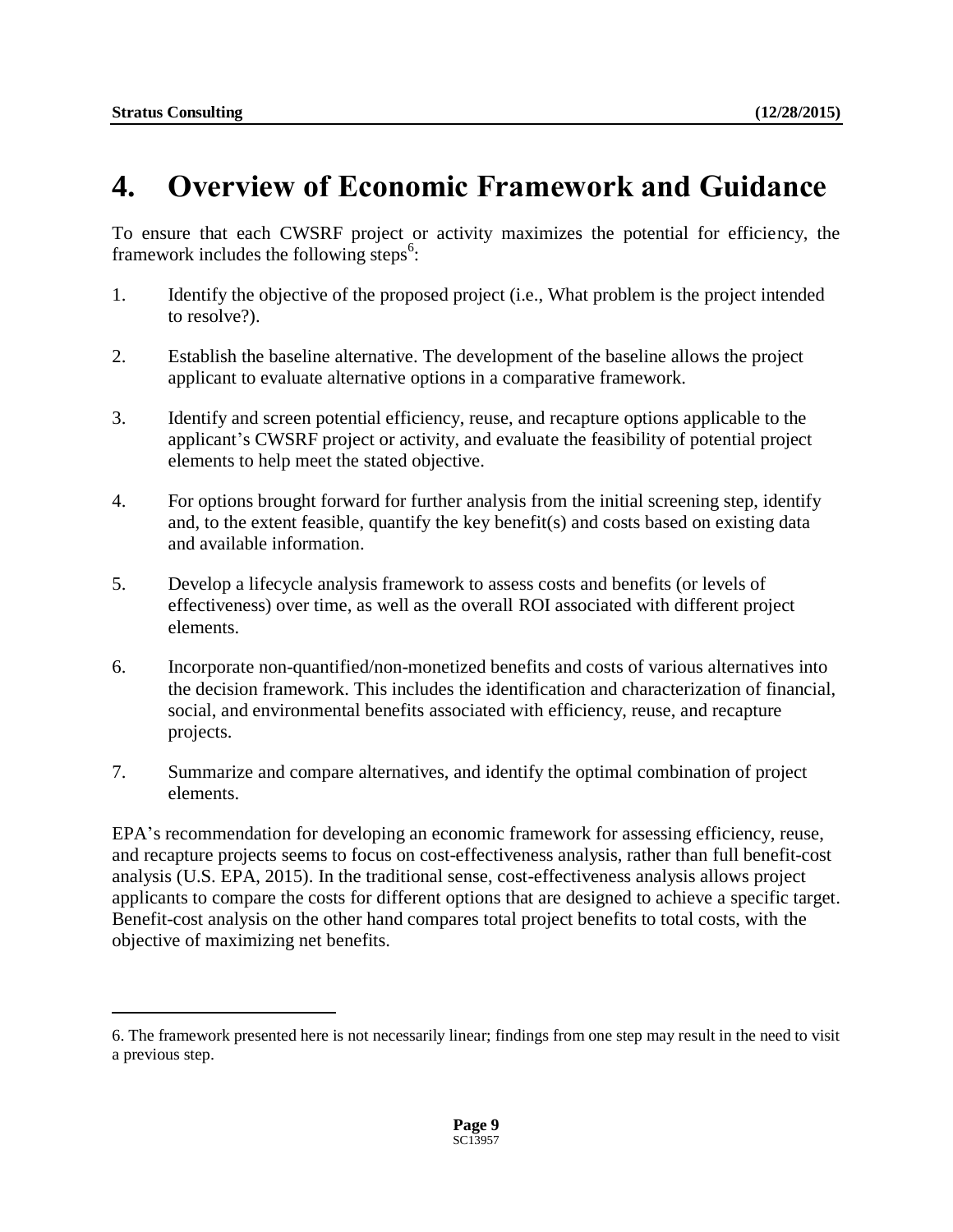Although cost-effectiveness analysis can serve as a useful assessment tool, it is also important to consider the array of benefits that efficiency, reuse, and recapture projects provide when selecting project alternatives. We have therefore incorporated cost-effectiveness analysis into the guidelines (which includes quantifying key benefits), but also provide applicants with a process for identifying (but not necessarily quantifying or monetizing) the full suite of benefits associated with different project alternatives and including this information in their overall decision-making process. Thus, our approach represents somewhat of a hybrid of these two types of analyses.

In addition, although this recommended framework contains seven comprehensive steps, the level of analysis required for each step will vary based on the complexity of the project and the difference in the alternatives being evaluated. In the following sections we highlight instances in which applicants may be able to conduct a more limited analysis within this framework.

Further, there are some cases in which a state may choose to exempt project applicants from having to follow the framework. This likely includes planning projects, such as conducting an energy-efficiency analysis or developing a water conservation plan, as well as projects that have been developed as part of an approved energy or water-efficiency plan. Additional exemptions are noted in Step 3 of the economic framework.

## **5. Economic Framework for Evaluating CWSRF Project Alternatives**

This section provides step-by-step guidance for assessing the effectiveness, costs, and benefits of CWSRF projects.

## **5.1 Step 1. Define the Project Objective**

The first step in the framework is to clearly articulate the primary objective of the project by asking, "What is the problem to be solved?" This allows the project applicant to identify alternative project options, including green infrastructure, reuse, and water and energy-efficiency options, and compare how well these options will solve the problem.

In some cases, project applicants may have a specific project in mind before they begin to apply this framework. For example, they may want to expand a stormwater collection system by a specified length of pipes/tunnels, or replace a specific segment of pipe to accommodate larger wastewater flows. These do not represent project objectives, but rather alternatives for meeting broader objectives. The broader objectives associated with these project alternatives might respectively include "manage stormwater runoff from X impervious acres to reduce annual sewer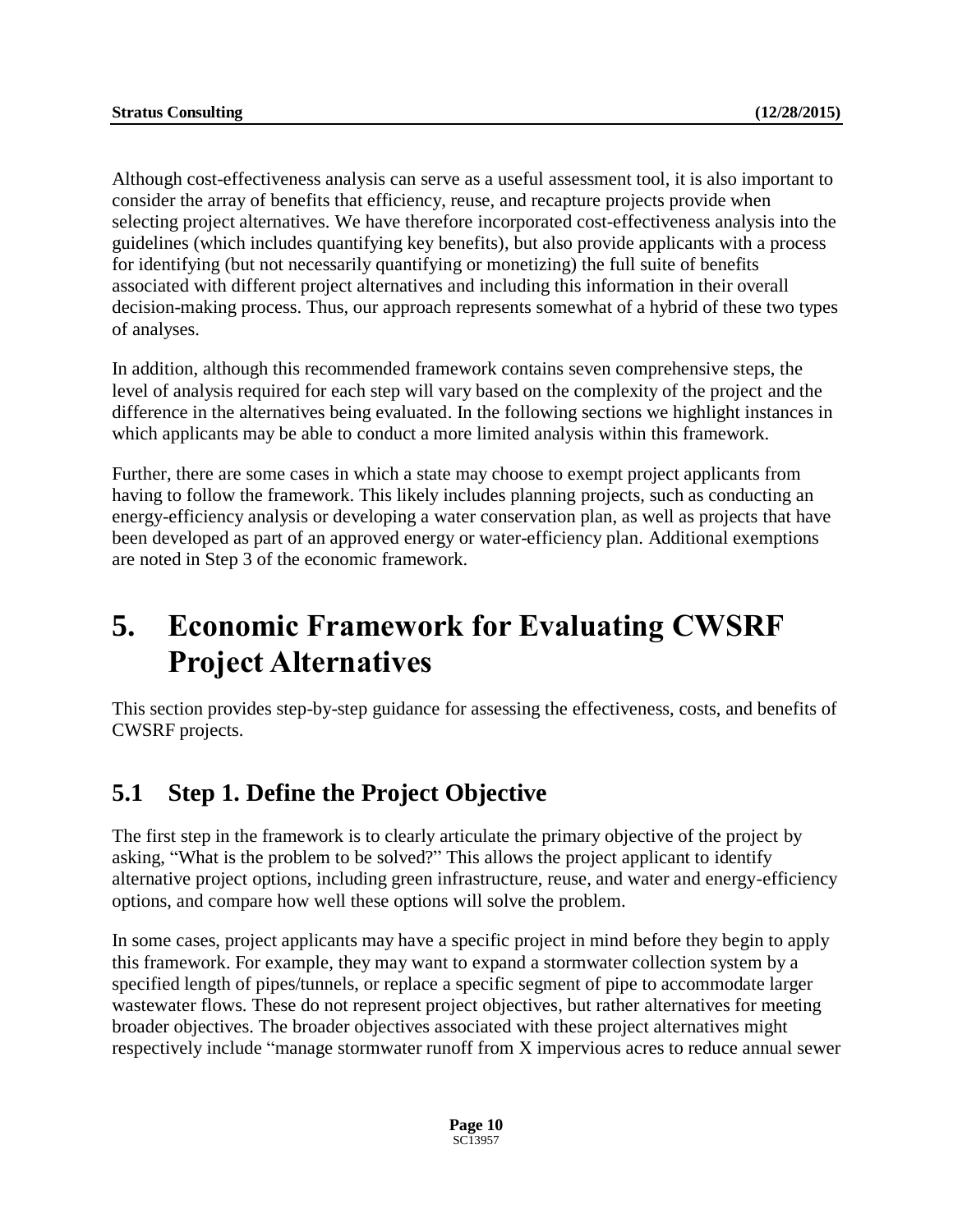overflows by Y in Z watershed" and "accommodate expected growth in X section of the sewer system."

Exhibit 4 shows examples of the broader objectives associated with common, traditional CWSRF projects. When defining the project objective, project applicants may need to be more specific than the examples shown here. For example, the problem to be solved may be related to a specific location within a service area or watershed; this should be included in the project objective. In addition, to evaluate projects within a cost-effectiveness framework, it is important to identify quantitative targets as part of the project objective, when feasible (e.g., reduce energy use associated with wastewater treatment by 20%, or reduce CSOs to 100,000 gallons per year at a specific outfall). In some cases, it may be more helpful to set threshold levels (e.g., reduce energy consumption by *at least* 20%) to allow for different outcomes associated with project alternatives. Clearly defining these parameters will allow the project applicant to identify and compare alternative project options in later stages of the framework.

### **5.2 Step 2. Establish the Baseline**

The next step in the framework is to establish a baseline scenario against which changes resulting from project alternatives can be compared and measured. The baseline scenario not only establishes the problem-solving context within which the project is being considered, but also helps to identify avoided costs and/or forgone benefits associated with project alternatives.

For most project applicants, this step will be easy because the baseline scenario will likely include an already-planned project, or a traditional "gray infrastructure" project approach. This type of baseline applies when doing nothing is not an option – for example, the project is being undertaken to meet a specific regulatory requirement or to maintain a basic core service of unquestionably high value. *This is almost always the case with CWSRF projects***.** In some rare cases, however, a "without project" baseline alternative may be appropriate. This may apply, for example, to an energy-efficiency project, where the baseline scenario is to maintain existing levels of energy consumption per unit of wastewater treatment.

An important aspect of defining the baseline scenario is that it must anticipate future conditions over the expected life of the project (which is typically 20 years or more). The baseline is not the same thing as the current situation. Defining the baseline means looking into the years ahead; making assumptions about future growth rates and associated water demands, wastewater flows, and/or stormwater runoff; and designing projects accordingly. This will allow the project applicant to fairly assess the effectiveness and feasibility of alternative project options (i.e., efficiency, reuse, and recapture options) in meeting the project objective.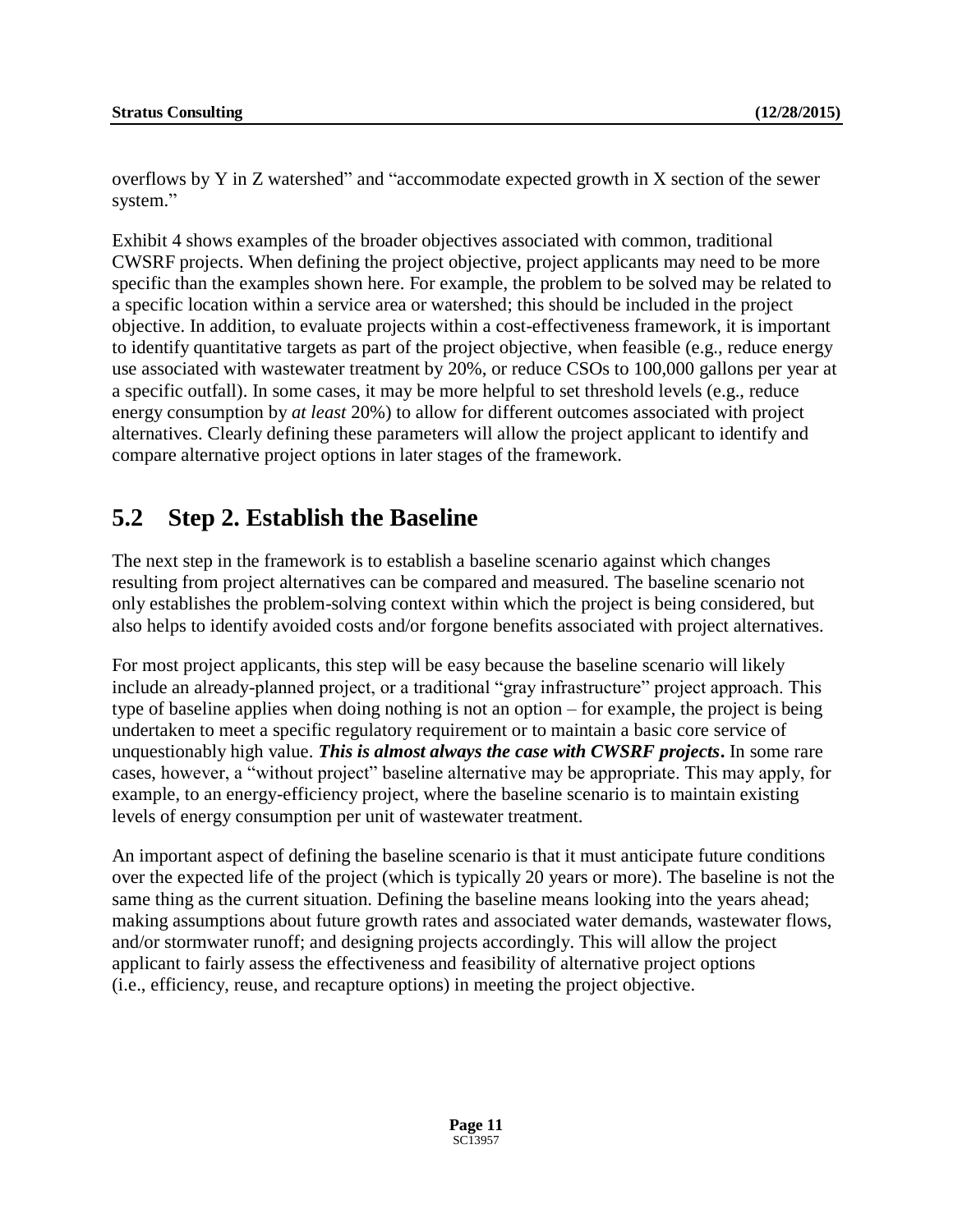| <b>CWSRF</b> project objective                                                                                                                                                                                                             |                       | <b>Common CWSRF projects</b>                                                                                                                                                                                                                                                                                                                                                                     |  |  |  |
|--------------------------------------------------------------------------------------------------------------------------------------------------------------------------------------------------------------------------------------------|-----------------------|--------------------------------------------------------------------------------------------------------------------------------------------------------------------------------------------------------------------------------------------------------------------------------------------------------------------------------------------------------------------------------------------------|--|--|--|
| Maintain existing levels of<br>▶<br>wastewater or stormwater<br>collection service and/or<br>▶<br>treatment                                                                                                                                |                       | Rehabilitate or replace portion of sewer or stormwater collection<br>system, including pipes and/or pump stations (infrastructure may be at<br>risk of failing due to age, I/I, etc.)<br>Rehabilitate or replace infrastructure at POTW                                                                                                                                                          |  |  |  |
| Accommodate future growth $\blacktriangleright$<br>that is expected to result in<br>increased water demand,<br>wastewater flows, and/or<br>stormwater runoff                                                                               | ▶<br>▶                | Expand or construct reclaimed water system (to meet increased water<br>demands)<br>Expand, construct, or upgrade wastewater collection system and/or<br>POTW to accommodate expected increase in wastewater and<br>stormwater flows<br>Expand, construct, or upgrade stormwater collection system and/or<br>POTW to accommodate increase in stormwater runoff associated with<br>expected growth |  |  |  |
| Improve water quality to<br>protect beneficial uses or<br>meet specific water quality<br>standards, such as related to<br>combined or sanitary sewer<br>overflows (SSOs), total<br>maximum daily loads, or<br>other discharge requirements | ▶<br>▶<br>▶<br>▶<br>▶ | Expand or construct reclaimed water system (to avoid wastewater<br>discharges)<br>Upgrade POTW to meet water quality standards<br>Expand gray infrastructure tunnel system to reduce CSOs or SSOs<br>Separate combined sewer system to reduce CSOs<br>Implement stream restoration project to reduce erosion and/or the<br>downstream impacts of other discharges                                |  |  |  |
| Improve energy efficiency <sup>a</sup>                                                                                                                                                                                                     | ▶<br>▶                | Replace or upgrade wastewater or stormwater collection and treatment<br>system with more energy-efficient equipment (e.g., energy-efficient<br>pumps)<br>Increase renewable energy use by installing solar panels or using biogas                                                                                                                                                                |  |  |  |
| a For a small percentage of CWSRF projects the primary objective is to improve energy efficiency. State                                                                                                                                    |                       |                                                                                                                                                                                                                                                                                                                                                                                                  |  |  |  |

#### **Exhibit 4. Primary objectives associated with common CWSRF project types**

all percentage of CWSRF projects, the primary objective is to improve energy efficiency. State CWSRF programs have funded many energy-efficiency projects as part of the GPR.

## **5.3 Step 3. Identify Alternative Project Options**

Next, the applicant should identify and perform an initial screening analysis of project alternatives that meet the project objective, including alternatives that incorporate efficiency, reuse, and recapture. This step entails answering two key questions:

- 1. Are there efficiency, recapture, or reuse project options (or elements) that would fully (or partially) meet the project's objectives?
- 2. Are there alternative materials or equipment that can be used to maximize energy and water efficiency and/or stormwater recapture when the project is implemented?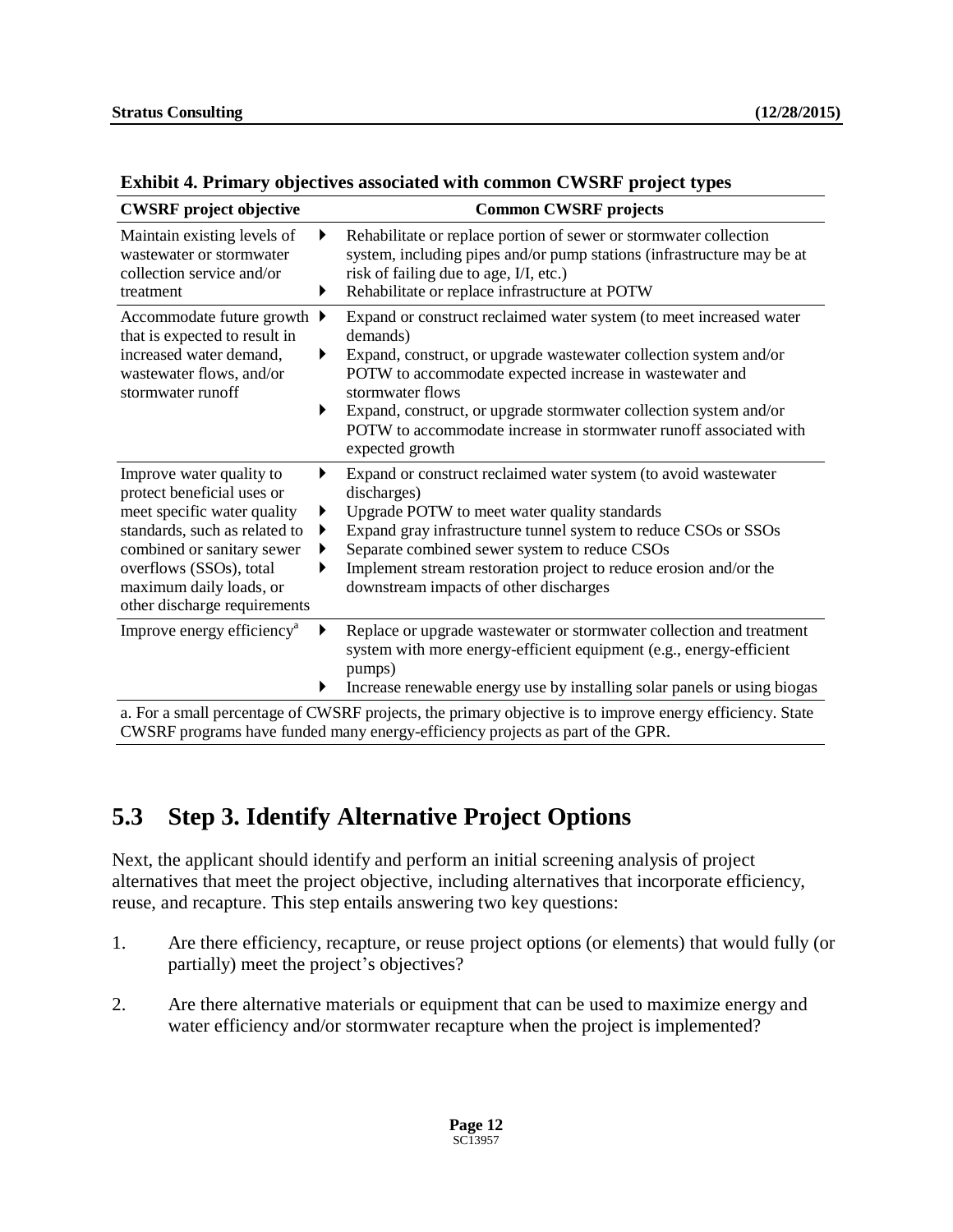Answering the first question may result in a completely different approach for meeting the project's objective relative to the baseline alternative, or an alternative that includes a combination of baseline and efficiency, reuse, and/or recapture project components. For example, instead of expanding capacity at an existing POTW to accommodate future growth within a service area, the applicant may be able to offset some (or all) of the increased treatment demand by implementing a water-conservation program to reduce the volume of wastewater base flows entering the sewer system. In addition, in combined sewer systems, applicants may also be able to use green infrastructure to reduce peak stormwater flows, thereby offsetting some of the demand for increased POTW capacity. At this stage, it is not necessary to define the exact combination or level of efficiency, reuse, and recapture elements, as these will be refined in later stages of the analysis. Exhibit 5 provides examples of how efficiency, reuse, and recapture options can help to meet common CWSRF project objectives.

The second question is a bit more focused and applies to all project options, including the baseline alternative and any other alternatives identified. To answer this question, project applicants should identify any opportunities where they may be able to use different materials or processes to maximize water and energy efficiency or recapture. For example, there may be opportunities to integrate higher-efficiency pumps into a planned water reuse project, or to install permeable pavement instead of traditional asphalt after replacing a sewer line.

Exhibit 6 provides an example of project alternatives (including the baseline) that meet different objectives often associated with CWSRF projects. Although this is a simplified example, it helps to demonstrate how project applicants can identify and compare alternatives that

#### **Exhibit 5. Efficiency, reuse, and recapture project elements as they relate to common CWSRF objectives.**

**Water-efficiency and conservation** projects can offset demand for increased wastewater treatment capacity, reducing the need for, or size of, associated infrastructure.

**Water reuse** offsets potable water demand, reduces wastewater discharges, and can help POTWs meet discharge requirements.

**Stormwater capture and green infrastructure** projects can reduce urban stormwater runoff and associated pollution, and decrease CSOs and I/I.

**Energy-efficiency projects** can be integrated into many different types of wastewater and stormwater-related projects, and can help utilities meet broader energy management and sustainability goals.

incorporated efficiency, reuse, and recapture based on the project's objective. This example also demonstrates that project applicants can use this framework to evaluate simple changes to the project baseline (e.g., incorporate energy-efficient pumps into pump station replacement projects) to more complex projects.

**Potential off-ramp**: For projects that entail rehabilitating or replacing pipe(s) within a portion of an *existing* sewer/stormwater system, project applicants will likely be able to answer "no" to both of the questions posed above (if the existing pipe is being replaced with the same size pipe). If pipe repair and replacement needs are not addressed, this will result in significant service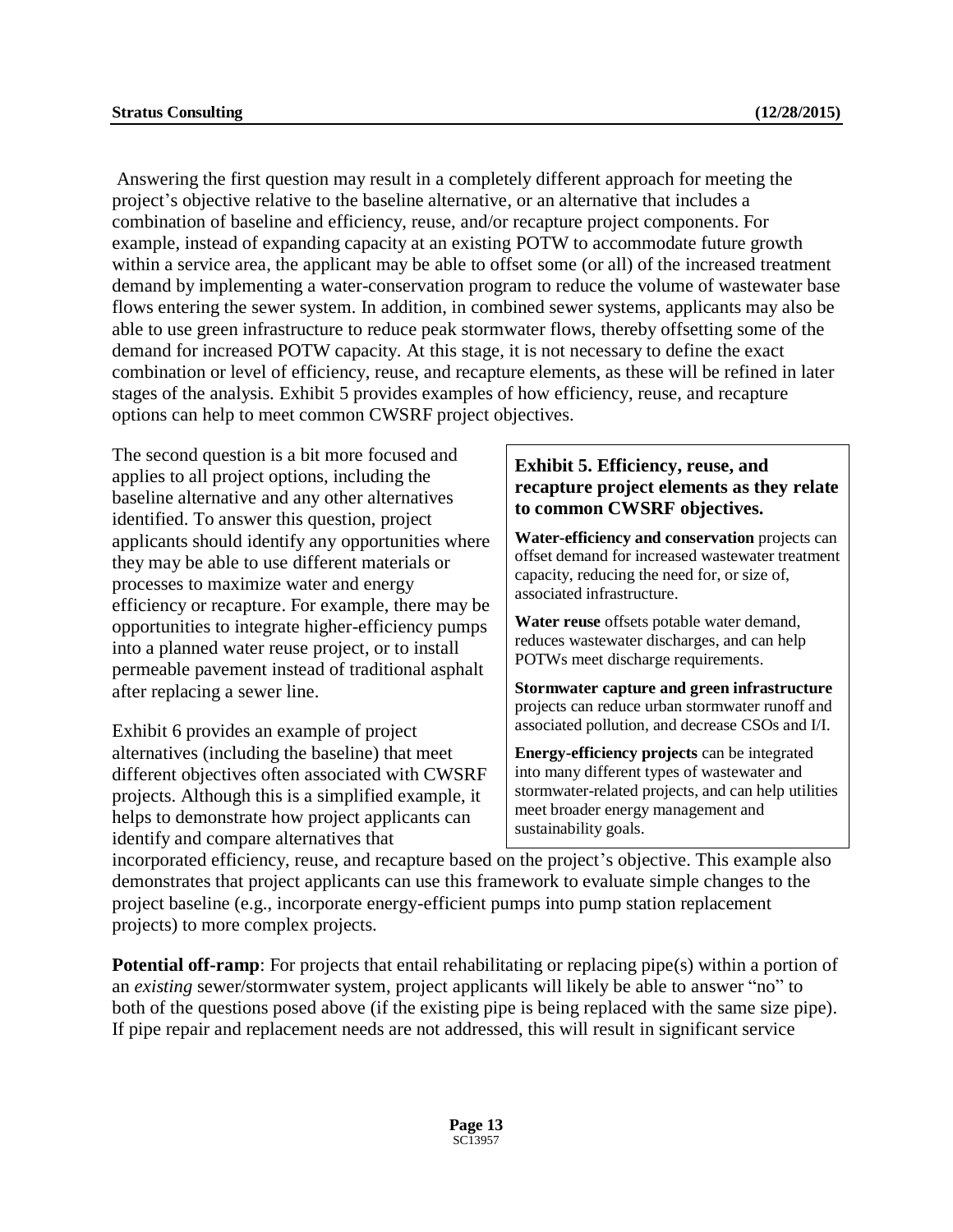disruptions and potentially, adverse public health effects. Project applicants do not need to evaluate this specific type of project within this economic framework.

Other projects that do not necessarily need to be evaluated within this framework include stream restoration projects (which constitute a small percentage of CWSRF projects), projects that are being implemented as part of an approved water or energy-conservation plan (as noted in Section 4), and projects for which applicants can document that they have already maximized water and energy efficiency, reuse, or recapture as part of the design process. These projects include, for example, pump or pump station replacement projects for which the project applicant is already using certified high-efficiency pumps, or projects that involve expanding a gravitybased recycled water distribution system (or if pumping is required, includes certified highefficiency pumps).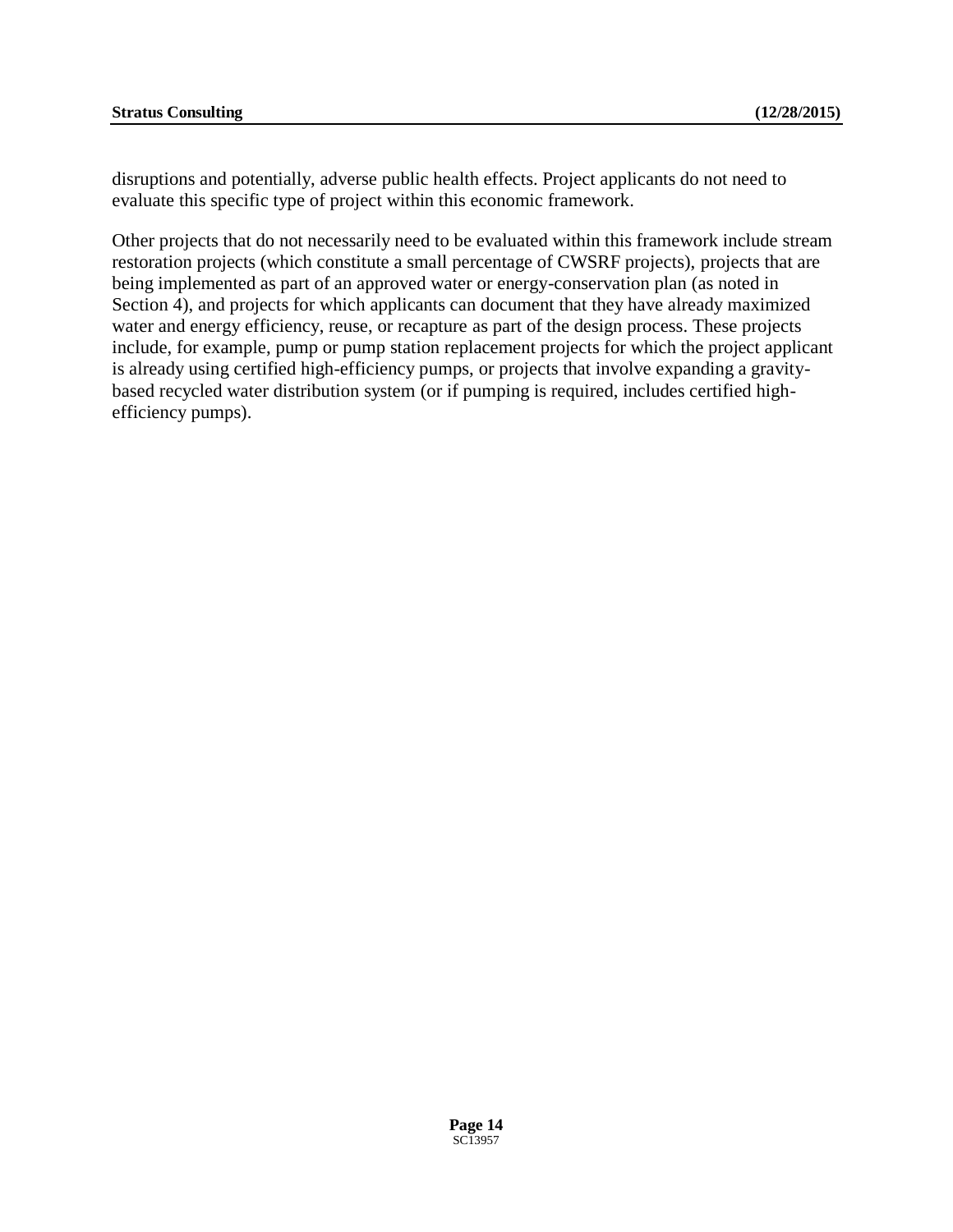|                                                                                                                                                                                 | <b>Traditional project</b><br>alternative                                                          | Non-traditional project alternatives<br>(i.e., projects that include efficiency, reuse, and recapture elements)   |                                                                                                                                                                             |  |  |  |
|---------------------------------------------------------------------------------------------------------------------------------------------------------------------------------|----------------------------------------------------------------------------------------------------|-------------------------------------------------------------------------------------------------------------------|-----------------------------------------------------------------------------------------------------------------------------------------------------------------------------|--|--|--|
| Project objective                                                                                                                                                               | (baseline)                                                                                         | <b>Non-traditional Alternative A</b>                                                                              | <b>Non-traditional Alternative B</b>                                                                                                                                        |  |  |  |
| Accommodate expected future<br>increase in demand for                                                                                                                           | Expand or build new<br>treatment plant to<br>accommodate<br>increased wastewater<br>flows          | Offset increased demand by 15–25% through<br>meter replacement/AMR program                                        | Offset increased demand by 15–25% through<br>meter replacement/AMR program                                                                                                  |  |  |  |
| wastewater treatment capacity in<br>service area                                                                                                                                |                                                                                                    | Offset increased demand by 5-10% through<br>installation of water-efficient devices in<br>service area households | Offset increased demand by 5-10% through<br>installation of water-efficient devices in<br>service area households                                                           |  |  |  |
|                                                                                                                                                                                 |                                                                                                    | Reduce expansion of existing was tewater<br>treatment plant accordingly                                           | Implement water reuse system to account for<br>50% of increased demand                                                                                                      |  |  |  |
|                                                                                                                                                                                 |                                                                                                    |                                                                                                                   | Install decentralized wastewater treatment<br>facilities to meet remaining demand                                                                                           |  |  |  |
| Reduce CSOs to meet regulatory<br>requirements                                                                                                                                  | Construct "gray"<br>tunnel project to<br>capture and treat<br>stormwater through<br>combined sewer | Evaluate options for capturing 30–60% of<br>runoff from impervious area with green<br>infrastructure              | Evaluate options for capturing 30–60% of<br>runoff from impervious area with green<br>infrastructure                                                                        |  |  |  |
|                                                                                                                                                                                 |                                                                                                    | Downsize tunnel project accordingly                                                                               | Implement satellite treatment facilities to<br>reduce energy use associated with pumping                                                                                    |  |  |  |
|                                                                                                                                                                                 | system                                                                                             |                                                                                                                   | Downsize (or eliminate) tunnel project<br>accordingly                                                                                                                       |  |  |  |
| Reduce non-renewable energy<br>use by at least 20% at POTW                                                                                                                      | No action – maintain<br>current operations<br>and equipment                                        | Install solar technology to meet at least 20%<br>of POTW power needs                                              | Upgrade existing POTW with energy-efficient<br>lighting, HVAC, process equipment (including<br>pumps), and electronic equipment and systems                                 |  |  |  |
| Maintain existing levels of<br>service by replacing section of<br>sewer system (including pipes<br>and pumps) identified in capital<br>improvement plan as in need of<br>repair | Replace system with<br>same size pipes and<br>same model of pumps                                  | Upgrade system with same size pipes and<br>pumps with higher energy efficiency                                    | Upgrade system with higher-efficiency pumps<br>Install permeable pavement instead of<br>traditional asphalt over pipe replacement area<br>to reduce urban stormwater runoff |  |  |  |
| Expand water reuse system to<br>provide non-potable water for<br>irrigation purposes                                                                                            | Implement water<br>reuse system as<br>planned                                                      | Implement water reuse system as planned but<br>with higher-efficiency pumps                                       | Implement onsite systems to potentially<br>reduce energy use and increase the total<br>amount of reuse water available                                                      |  |  |  |

#### **Exhibit 6. Example of traditional and non-traditional project alternatives that meet common CWSRF objectives**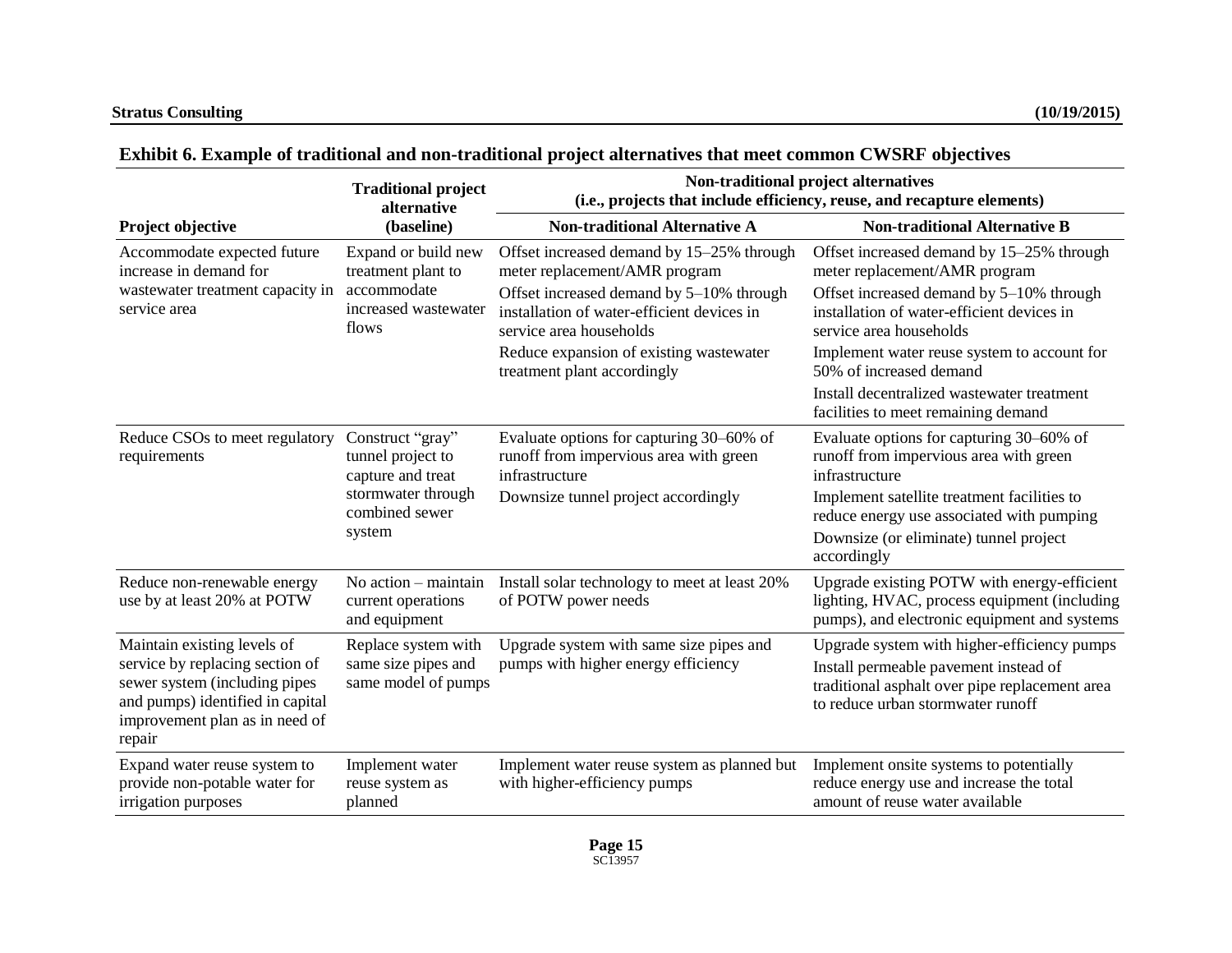Once potential project alternatives are identified, the next step is to assess the technical, economic, and regulatory feasibility of the different options, identify fatal flaws, and select a reasonable range of alternatives for further analysis. This assessment should include the baseline alternative developed in Step 2 if it represents a viable project alternative (i.e., rather than a "without project" scenario). Exhibit 7 provides examples of technical, economic, and regulatory/political criteria for project applicants to consider in the initial alternatives screening phase.

#### **Exhibit 7. Criteria for assessing feasibility of alternative project options in initial screening phase.**

**Technical criteria.** This entails a simple screening related to the technical capacity and effectiveness of each proposed option in relation to meeting specified targets. For example, when assessing the viability of a non-potable reuse project, a key technical component is whether there is enough customer demand to meet project goals. For projects that incorporate green infrastructure, technical feasibility may be based on the amount and location of public and private lands available for green infrastructure solutions, or whether a high water table in a given area may limit the ability to infiltrate runoff without causing flooding. Technical feasibility may also include criteria associated with uncertainty surrounding the implementation of new technologies and other potential risks (e.g., such as risks associated with climate variability and change).

**Economic criteria.** Assessing the economic feasibility of alternative project options involves comparing relative project costs, including capital, operations and maintenance (O&M), and overall lifecycle costs, as well as project benefits. At this stage of analysis, a qualitative characterization of costs is sufficient – options that advance beyond the screening stage will be subject to further economic analysis in later steps.

**Regulatory/political and community support.** When a project is being implemented to meet regulatory requirements, the project applicant must consider whether the project fully meet the requirements within the specified timeline for compliance. Any potential regulatory issues that may inhibit implementation should also be identified at this stage. For example, in many communities there are barriers associated with implementing green infrastructure on private land, or limitations on the use of stormwater recapture or onsite reuse systems.

Another factor in the inevitable success of any project is whether or not there is political and community support behind it. It is important to identify potential outreach/stakeholder issues upfront. Although the lack of political or community support does not necessarily mean that a project should not be implemented, it is important to identify the level of public outreach that will be necessary, which will directly influence project costs.

The next step is to compare the relative technical, economic, and regulatory/political feasibility of the project alternatives using a simple ranking system (e.g., applying a low, medium, or high ranking to the different criteria within each broad feasibility category). Based on this ranking, project applicants should identify two to four alternatives (including the baseline alternative) for further analysis. In some cases, this decision will be straightforward, as there may only be one or two feasible project options, or an applicant may simply be comparing two alternatives that utilize different materials (e.g., permeable pavement versus asphalt). In other cases, the project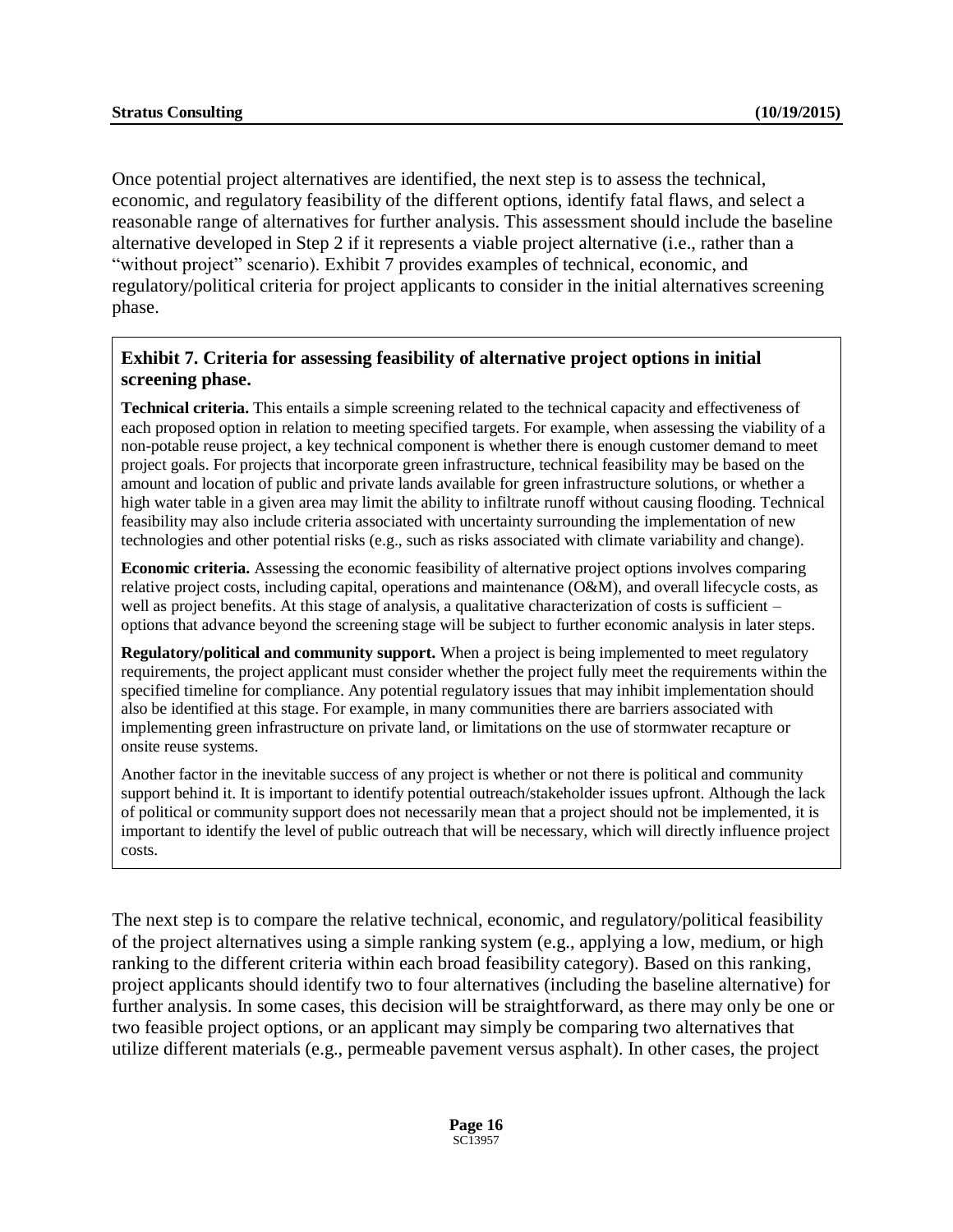applicant may have to revisit the initial development of alternative project options (e.g., combining alternatives or adding (or reducing) certain components to find a feasible solution that incorporates efficiency, reuse, and/or recapture elements). In addition, the alternatives selected in this stage may continue to evolve, as the project applicant begins to assess costs and benefits in more detail.

## **5.4 Step 4. Identify and, to the Extent Feasible, Quantify Project Costs and Key Benefits**

The next step in the process is to develop a thorough inventory of all likely costs and benefits associated with each of the project alternatives brought forth from Step 3. This includes financial (e.g., capital and operating costs), environmental (e.g., improved water and/or air quality), and social (e.g., improved public health, economic development, increased resiliency to climate change and variability) considerations. Temporary social costs, such as traffic delays and increased noise from construction, should also be taken into account.

Consistent with cost-effectiveness analysis, we recommend that the applicant focus on quantifying the costs (to the extent feasible) and key benefit(s) associated with a given project (e.g., water or energy savings, pollutant load reduction, acre-feet of reclaimed water production). As noted above, it is not necessary to perform a full benefit-cost analysis to meet EPA's objective for cost-effectiveness analysis. Thus, the project applicant does not need to translate key project benefits into monetary terms. However, it is important in this stage to identify the full suite of benefits associated with each alternative so that they can inform the decision-making process (at least) in a qualitative way (see Step 6).

The following sections describe the different considerations that should be taken into account when identifying and quantifying project costs and benefits.

#### **Project costs**

When assessing project costs, it is important to identify all significant direct and indirect costs associated with the design, construction, and O&M of a proposed project, regardless of who may incur the cost. Cost parameters associated with water quality projects typically include, but are not limited to:

- Engineering and design
- Environmental mitigation
- $\blacktriangleright$  Right-of-way acquisition
- **EXECONSTRUCTION**
- $\rightarrow$  O&M
- rianglement costs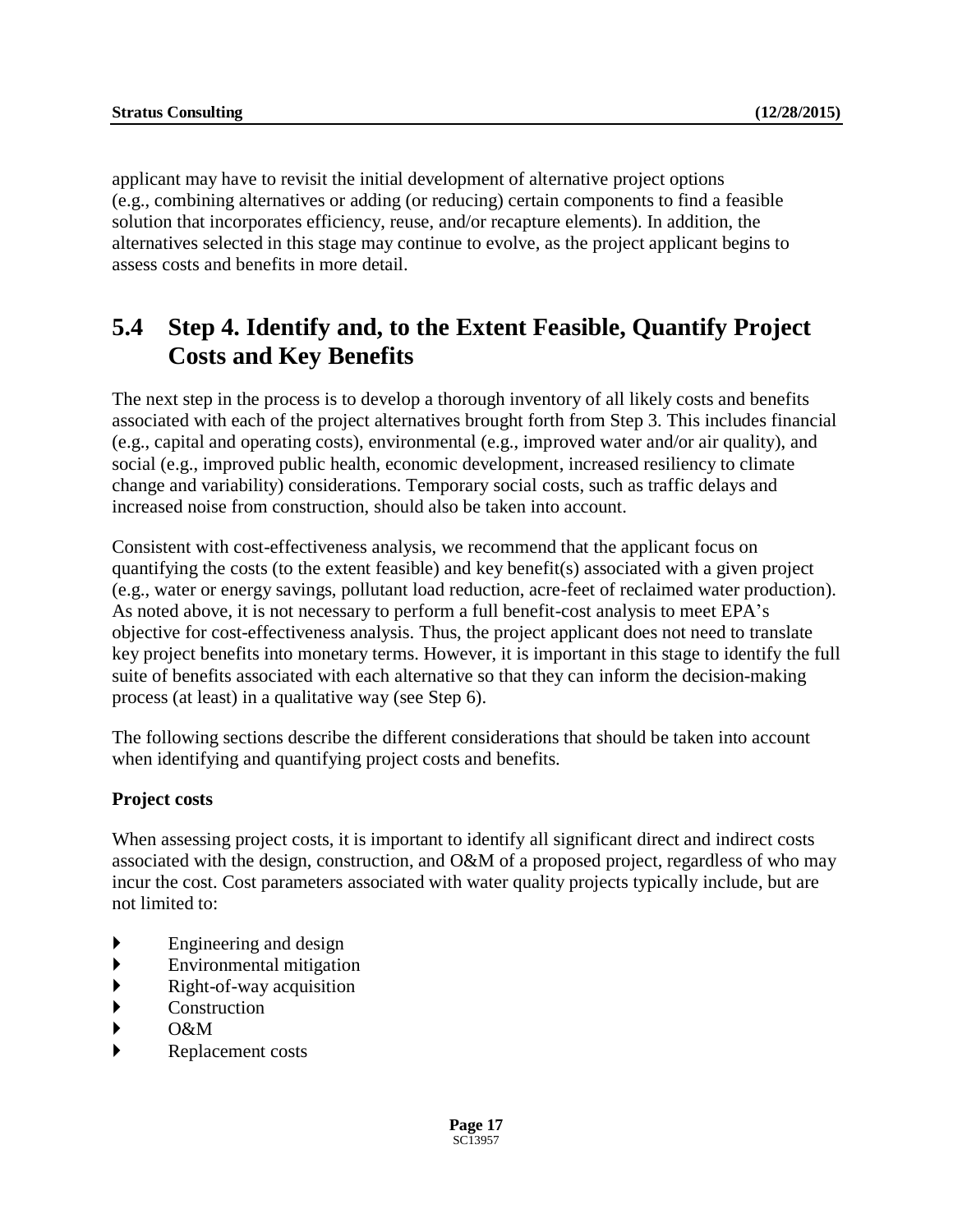- Salvage value
- Temporary and permanent public impacts (e.g., traffic, noise, dust, impacts to businesses)
- Public relations.

As described in more detail below (see Section 5), it is important to think about and quantify all costs over the expected life of the project. However, it may be difficult to assign a monetary value to some parameters (e.g., public relations and other social impacts such as potential for loss of business due to construction activities). These costs should be identified and, if significant, should be incorporated into the final project ranking process outlined in Step 6.

#### **Project benefits**

With cost-effectiveness analysis, it is important to estimate the physical quantity associated with the key project benefit(s) (e.g., reduction in overflows, energy savings). This allows for a direct comparison of alternatives on a cost-per-unit of benefit basis. In some cases, project alternatives may result in different levels of benefits. For example, one alternative may reduce CSOs by 100,000 gallons per year, while another reduces CSOs by 90,000 gallons per year. When this occurs, the benefit that each alternative will provide should be quantified and incorporated into the lifecycle analysis conducted in Step 5.

Another important type of benefit that we recommend project applicants attempt to quantify (when applicable) includes any costs that may be avoided if the project alternative is implemented. This typically applies when the baseline alternative is a "no action" or "without project" scenario, but can also apply when directly comparing alternatives. For example, this is the case when comparing a project that incorporates water-reuse or efficiency elements to one that relies on the expansion of wastewater infrastructure to accommodate higher flows – the reuse and/or efficiency project will result in avoided costs of securing additional water supplies. These costs would not necessarily be reflected in the alternative that relies on expanding wastewater infrastructure to accommodate future growth.

In addition to these key benefits, the project applicant should identify any other financial, environmental, and/or social benefits associated with the proposed project alternatives. In some cases, it may be easy to assign a quantitative or monetized value to these benefits; this may be helpful in later stages of the framework if the lifecycle analysis of two or more alternatives yields similar results. However, in most cases, we recommend incorporating these benefits in a qualitative way (see Step 6).

## **5.5 Step 5. Develop Lifecycle Analysis**

The benefits and costs of CWSRF projects generally occur as a stream of values over time. For example, a project may have initial capital costs in the first year or two to construct associated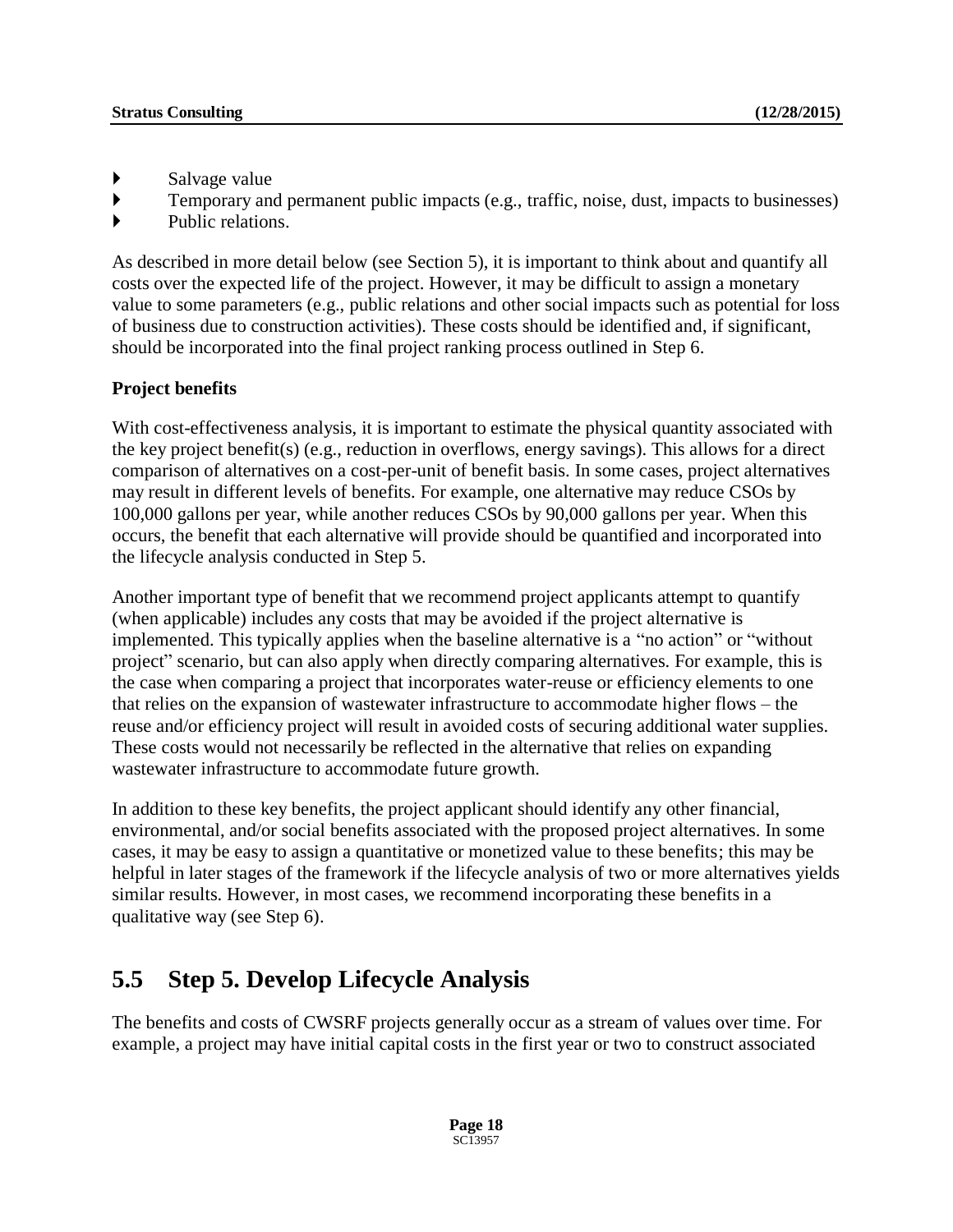infrastructure facilities, and then annual O&M costs that are incurred each year from facility completion over the rest of its lifetime. Values that occur in different time periods need to be adjusted to their "present value." The use of present values allows any series of costs or benefits over time to be correctly summed into a single value at a single point in time. This allows for a comparison of alternatives with different project timing (due to different start years or different project lifetimes).

For the purposes of this analysis, lifecycle costs and benefits represent the total discounted values associated with constructing, owning, operating, and maintaining an asset or program over a period of time. In addition to the present value dollars, with cost-effectiveness analysis, key physical benefits can also be discounted so that project applicants can compare present value costs per unit of benefit (e.g., \$/gallon of stormwater captured, \$/unit of water savings).

When conducting a lifecycle analysis for project alternatives, the following economic concepts must be considered:

- The period of **time** over which costs and benefits are incurred
- The use of **nominal versus real values**
- The **discount rate** applied to future costs (and benefits) to equate them with present-day costs (and present-value benefits)
- **Escalation rates** applied to specific project components.

The following sections provide further detail on these economic concepts and offer recommendations for conducting lifecycle analyses.

#### **Appropriate project lifetimes**

To evaluate the costs and benefits over a project's lifecycle, the analysis period is typically chosen based on the expected life of the asset or program being evaluated. However, a shorter evaluation period may be considered for projects that have an exceptionally long life expectancy. Project evaluation over an extended period (e.g., 50+ years) has the potential to increase uncertainties and magnify assumptions regarding risk costs, discount rates, inflation, and other project parameters. In general, we recommend a project life of no more than 50 years.

In addition, although project alternatives may have different expected lifetimes, it is important to assess operation, maintenance, and replacement costs and project benefits over the same number of years in order to fairly compare alternatives. To account for differences in expected project life, replacement costs and remaining service life (RSL) values should be incorporated into the total project cost.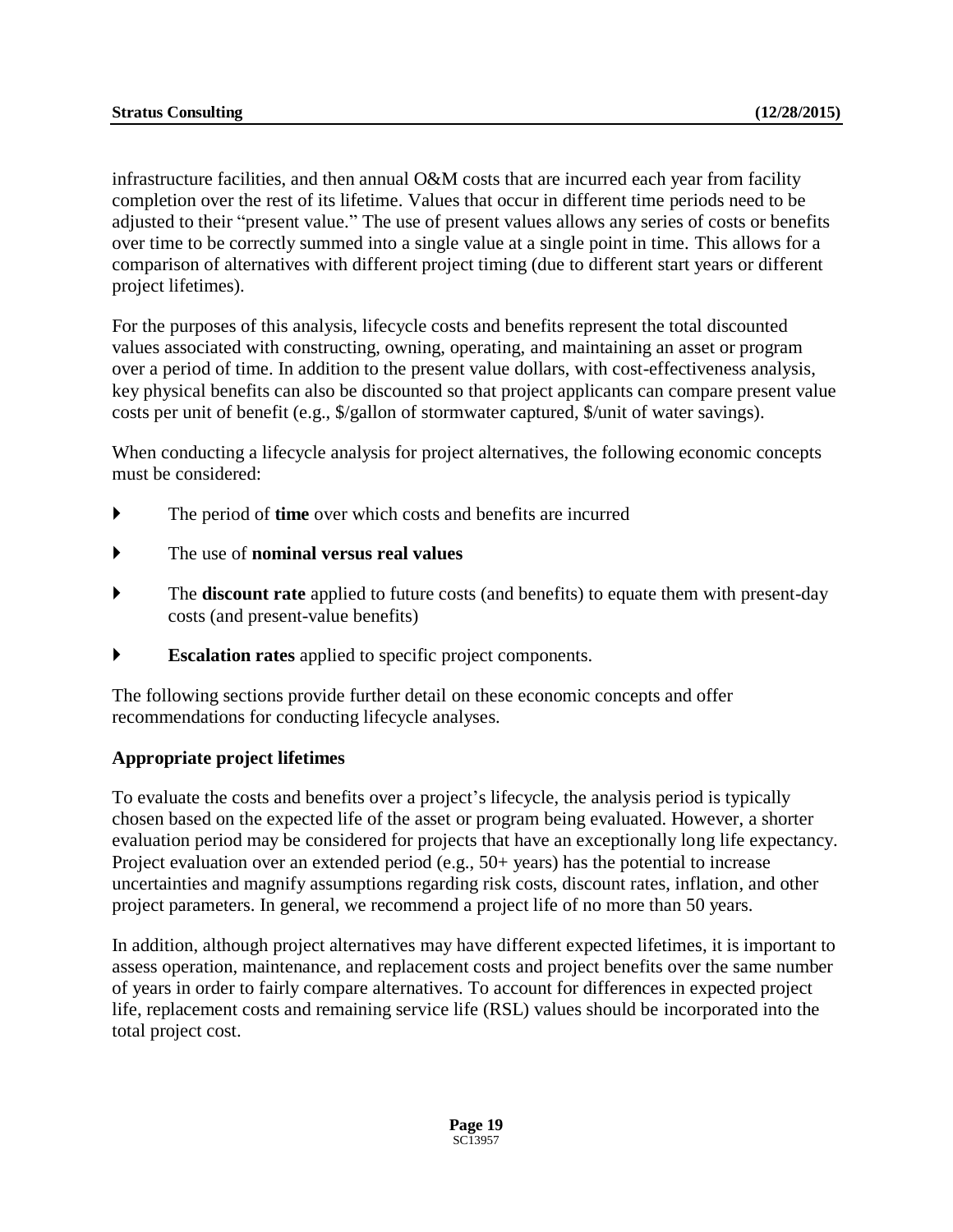Replacement costs can be applied when one project alternative has an expected life that is shorter than the analysis period. For example, if Alternative A has an expected life of 20 years and Alternative B has an expected life of 40 years, one could assume an analysis period of 20 or 40 years. With a 40-year analysis period, the analyst should assume that in year 20 of the analysis period, the utility (or other management agency) will incur costs associated with replacing Alternative A's infrastructure. Alternatively, the analyst could shorten the analysis period to 20 years, and include the RSL value for Alternative B as a project benefit.

#### **Nominal versus real values**

When project costs and benefits are inflated to reflect the values expected in each year of the project lifecycle, the values are said to be in "nominal" terms. "Real" values, on the other hand, remove the general expected rate of inflation, presenting values as if prices were constant in each year (i.e., no inflation). Differences in real values from year to year are then attributed to real changes in relative values beyond general inflation.

For economic analyses, benefits and costs are normally not entered in inflation-adjusted dollars. Instead, the use of real or constant dollars keeps inflation-related projections from clouding the analysis. The use of real values also allows for a more transparent application of escalation rates for specific project inputs, which is different from the general inflation rate. Exhibit 8 provides further information on understanding nominal versus real analysis.

#### **Exhibit 8. Formula to discount future constant value costs to present value.**

Present value = Future value X  $1/(1 + r)^n$ 

Where:

 $r =$  real discount rate

n = number of years in the future when the cost will be incurred.

The term  $1/(1 + r)n$  is known as the discount factor and is always less than or equal to one. Using this formula, a \$1,000 cost incurred in year 30, discounted to the present (year zero) at a 4% real discount rate, would have a present value of \$308.

Source: U.S. DOT, 2002.

#### **Discount rate**

Lifecycle analysis needs to account for the time value of money, or the fact that most people prefer a dollar today more than an inflation-adjusted dollar in the future. The annual rate at which present values are preferred to future values is known as the discount rate. To compare the benefits and costs of different projects over time, all values must be "discounted" to present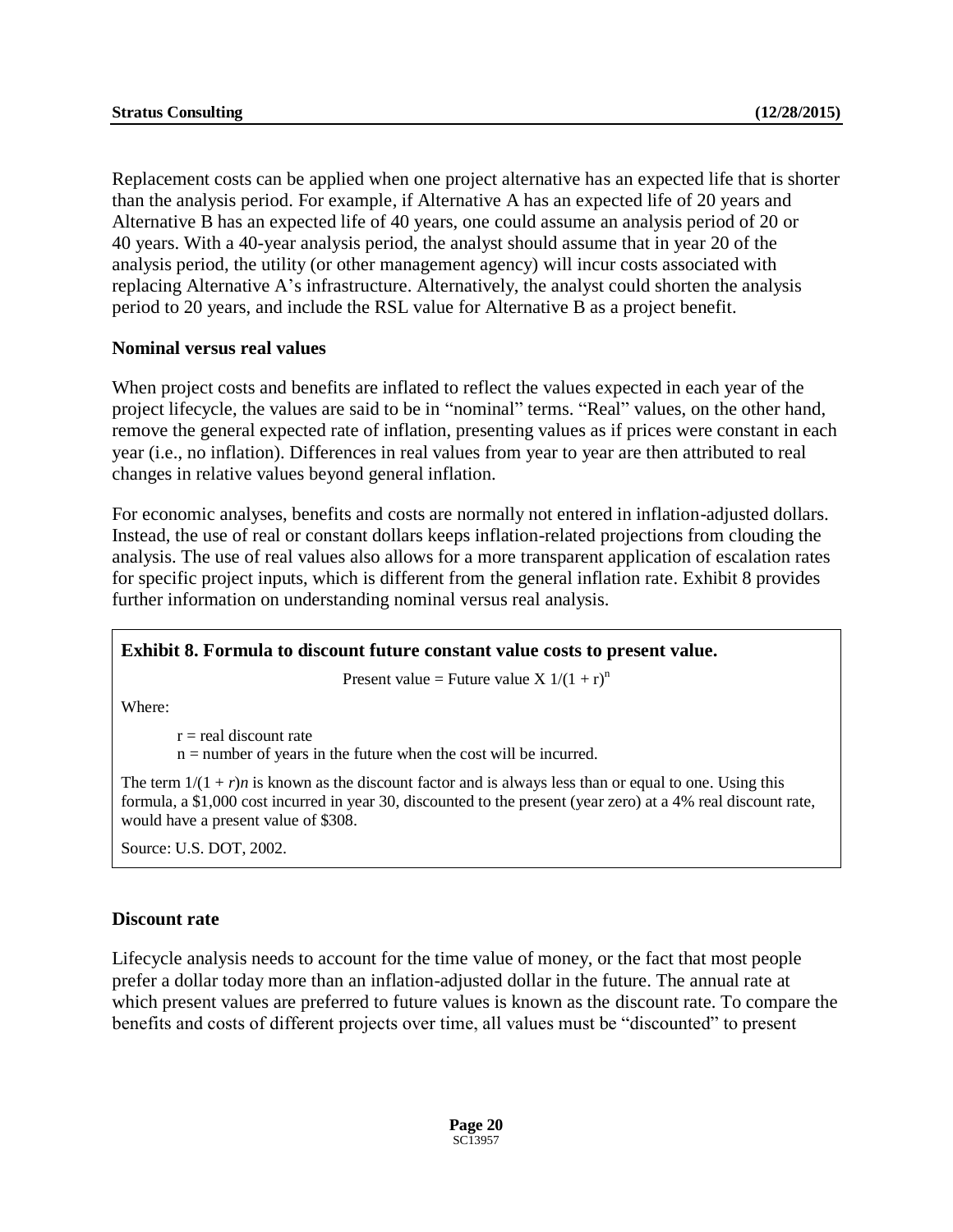value using the discount rate. This allows for a direct comparison across project alternatives regardless of possible differences in the timing of benefits and costs for each project.

Exhibit 8 shows the formula used to discount future constant value costs (i.e., presented in real terms in the same dollar year) to present value.

It is important to evaluate a range of discount rates when conducting economic analysis. Various government entities have specified discount rates to be used in project evaluation analyses. The federal Office of Management and Budget (OMB) regularly updates discount rates in Appendix C to its Circular Number A-94, *Guidelines and Discount Rates for Cost Analyses of Federal Programs.* <sup>7</sup> OMB also mandates that federal agencies apply a 7% real rate of discount when evaluating the benefits and costs of federal regulatory actions, while EPA recommends a 3% real discount rate to reflect the social rate of time preference. 8 The *Federal Code of Regulations, Plan Formulation and Procedures* directs federal water resource agencies to use specific rates to evaluate water project alternatives. For fiscal year 2015, the general planning rate is 3.375% in real terms (USBR, 2014). We suggest using the upper and lower bound estimates from this range when conducting lifecycle analyses.

Finally, although the discount rate can be expressed in nominal or real terms, it is important to use a real discount rate when analyzing costs and benefit values in real terms (which we recommend above for lifecycle cost analysis). Exhibit 9 provides additional information related to inflation, discounting, and comparing values over time.

#### **Escalation**

 $\overline{a}$ 

Escalation is a means of building relative cost changes into the cost calculation. To account for cost escalation, a percentage rate is applied to particular project cost elements (e.g., construction materials, labor) to reflect the expected change in the cost of the item relative to other elements. This is different than a general price increase across the whole economy, which is accounted for by inflation [i.e., using the Consumer Price Index (CPI)]. When lifecycle cost analyses are conducted in real terms, escalation rates applied reflect a real change in the cost of a good or service.

<sup>7.</sup> OMB recommends using real interest rates on Treasury notes and bonds matched to the project time period for the real discount rate.

<sup>8.</sup> The social rate of time preference reflects the fact that most projects conducted for the public good should provide benefits for future generations. In these cases, the time value of money (and the discount rate) is lower because there is a preference to more equally allocate benefits and costs across time.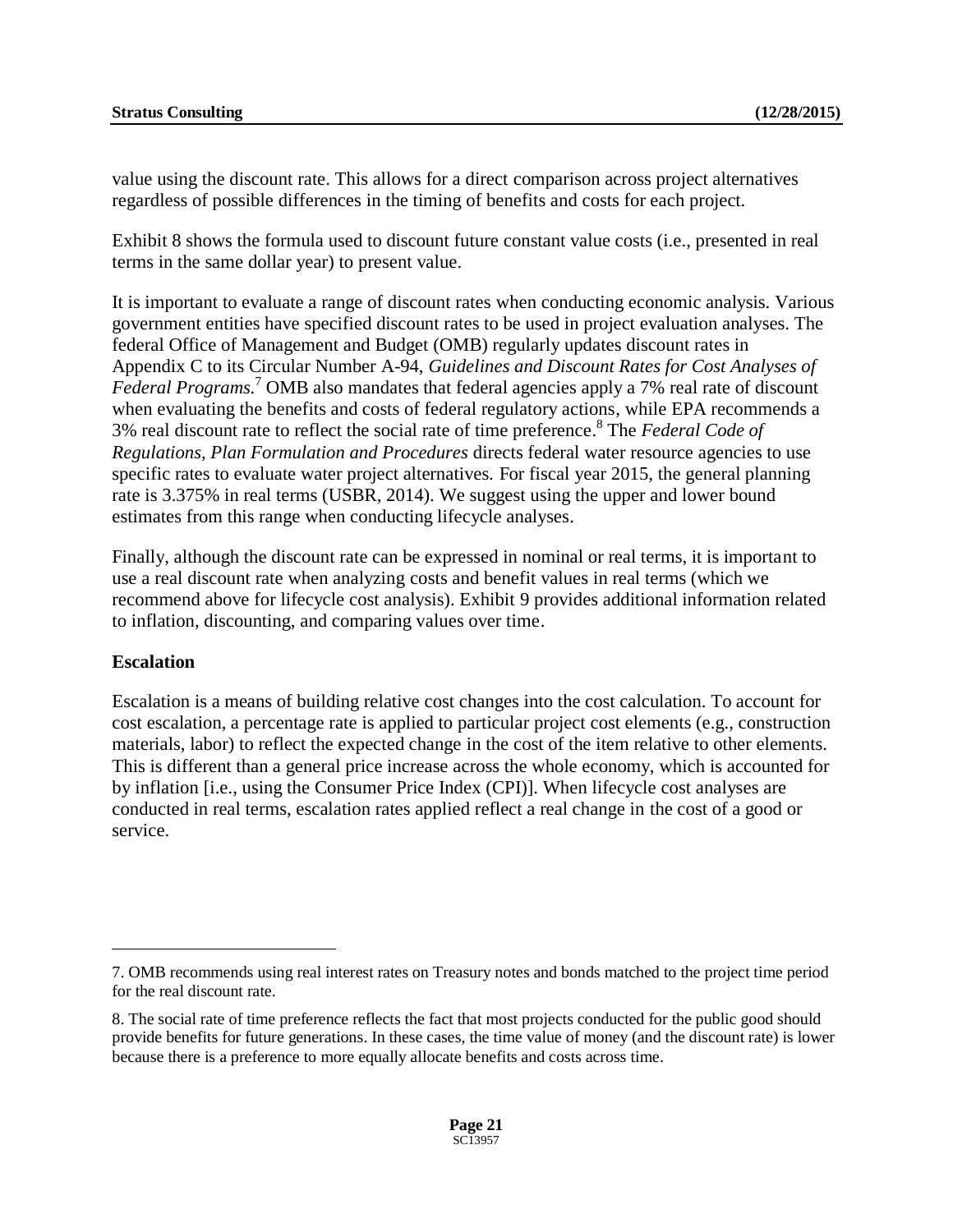#### **Exhibit 9. Understanding inflation and discounting.**

An inherent problem in project evaluation or decision analysis is the difficulty of making value comparisons among projects that are not measured in equal units. Even when values are stated in monetary units such as dollars, the values still may not be comparable, for at least two reasons:

- 1. *Inflation*. Expenditures typically occur at various points in the past or future and are therefore measured in different value units because of changes in price (e.g., a 1980 dollar would, in general, have purchased more real goods and services in 1980 than would a 2015 dollar in 2015). A general trend toward higher prices over time, as measured in dollars, is called inflation. A general trend toward lower prices is called deflation. Dollars that include the effects of inflation or deflation over time are known as nominal, current, or data year dollars. Dollars that do not include an inflation or deflation component (i.e., their purchasing power remains unchanged) are called real, constant, or base year dollars.
- 2. *Discounting*. Costs or benefits (in constant, real dollars) occurring at different points in time past, present, and future cannot be compared without allowing for the opportunity value of time. The opportunity value of time as it applies to current versus future funds can be understood in terms of the economic return that could be earned on funds in their next best alternative use (e.g., the funds could be earning interest), or the compensation that must be paid to induce people to defer an additional amount of current-year consumption until a later year. Adjusting for the opportunity value of time is known as discounting.

Analytically, adjusting for inflation and discounting are entirely separate concerns, and they should not be confused by attempting to calculate both at once. Instead, future costs and benefits of a project should be expressed in real dollars and then discounted to the present at a discount rate that reflects only the opportunity value of time (known as a real discount rate). This is because public sector project benefits should be dependent only upon real gains (cost savings or expanded output), rather than real gains plus price effects, or inflation.

If future costs and benefits of a project are provided in nominal dollars, the conversion of these nominal dollars to real dollars can be accomplished through the use of applicable indexes as follows:

#### **Dollars**<sub>(base year)</sub>  $=$  **Dollars**<sub>(data year)</sub>  $*$  **Price Index**<sub>(base year)</sub>  $/$  **Price Index**<sub>(data year)</sub>

Inflation or price indexes are available for every possible product and service. The choice among indexes ranges from consumption indexes such as the CPI to a narrow sector or commodity (e.g., construction material costs).

Source: U.S. DOT, 2002.

Different escalation rates may be applied to various project inputs, including chemicals, materials, labor, and others. For example, escalation rates are often applied to construction pricing, which has experienced uncommon escalation in recent years with rates between 6% and 10% per annum (in nominal terms). Fuel and energy price escalation can also have a significant effect on overall project costs.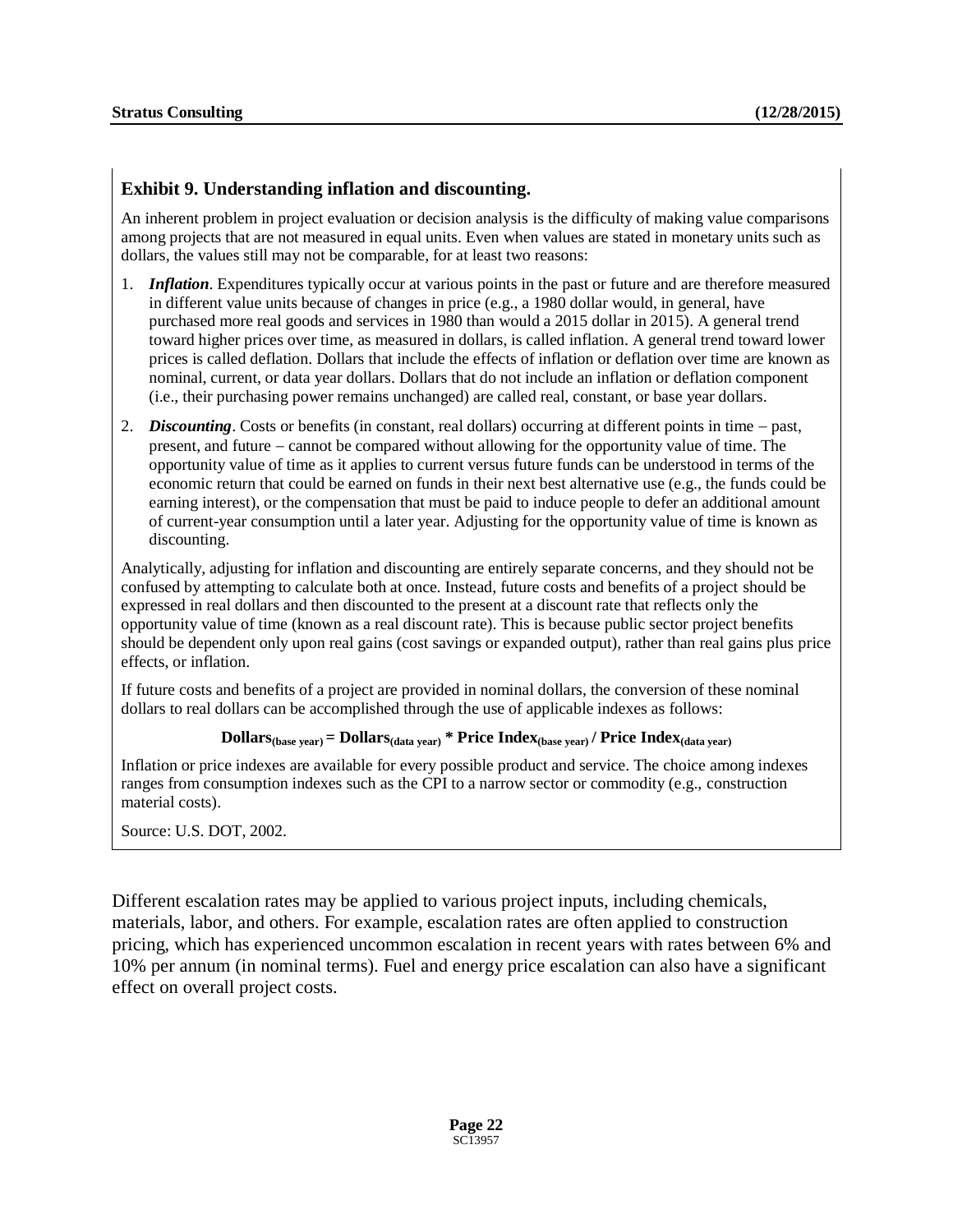#### **Putting lifecycle analysis components together**

Exhibit 10 shows a simplified lifecycle cost comparison of two different approaches for CSO control: a gray infrastructure approach and a green infrastructure approach. For the purposes of this example, we assume the quantification of one key project benefit: gallons of CSO reduction. Key assumptions include a 3% discount rate and a 30-year analysis period. In Exhibit 10, the green infrastructure alternative costs more than the gray infrastructure alternative. In some cases, however, green infrastructure solutions may be less costly than a gray alternative. Similarly, projects that incorporate efficiency or reuse components may also cost less than the corresponding "gray" alternative.

In Exhibit 10, the total (non-discounted) upfront capital costs of the gray infrastructure alternative (\$30 million) are greater than those associated with the green infrastructure alternative (\$24 million). However, in this example the ongoing O&M costs associated with the green alternative are quite a bit higher than those associated with the gray alternative. Over a 30 year-operation period, the total cost of the green alternative, including present value capital and O&M, is about \$11.5 million greater than the gray alternative. Both alternatives meet the same objective of achieving 10,000,000 gallons of capture per year, although on a somewhat different timeline. Thus, in a traditional cost-effectiveness analysis, the gray infrastructure alternative would be selected as the preferred alternative because it is less expensive on a costper-unit basis. However, as noted in Step 6 of this guidance, the green infrastructure alternative provides a number of co-benefits that the gray infrastructure alternative does not provide. When these benefits can be easily monetized, they should also be included in the lifecycle analysis.

In addition, the example shown in Exhibit 10 compares two alternatives that achieve the same benefit – 10 million gallons of stormwater capture per year. However, in some cases, the alternatives that the project applicant is considering will result in different levels of benefits. When this occurs, it is important to compare the cost-effectiveness of the two alternatives (i.e., cost per unit of benefit achieved), as well as the total benefits that each alternative will achieve over time. This includes the primary water quality benefits (e.g., gallons of stormwater capture), as well as any other financial, social, and environmental benefits that the project applicant evaluates qualitatively in Step 6.

Within this same framework, project applicants can also identify "break-even points" or the ROI associated with different improvements. For example, Exhibit 11 shows the payback period for a hypothetical energy-efficiency project. This example assumes a \$4.5 million (non-discounted) capital investment to improve energy efficiency over 3 years. As shown, compared to a baseline without these improvements, the project would result in an annual energy savings of \$300,000 per year, resulting in a cumulative present value savings of more than \$5.6 million over 30 years. This compares to total present-value costs of the improvements of approximately \$4.37 million. As shown, total energy savings begin to exceed total investment costs in year 24 of the project.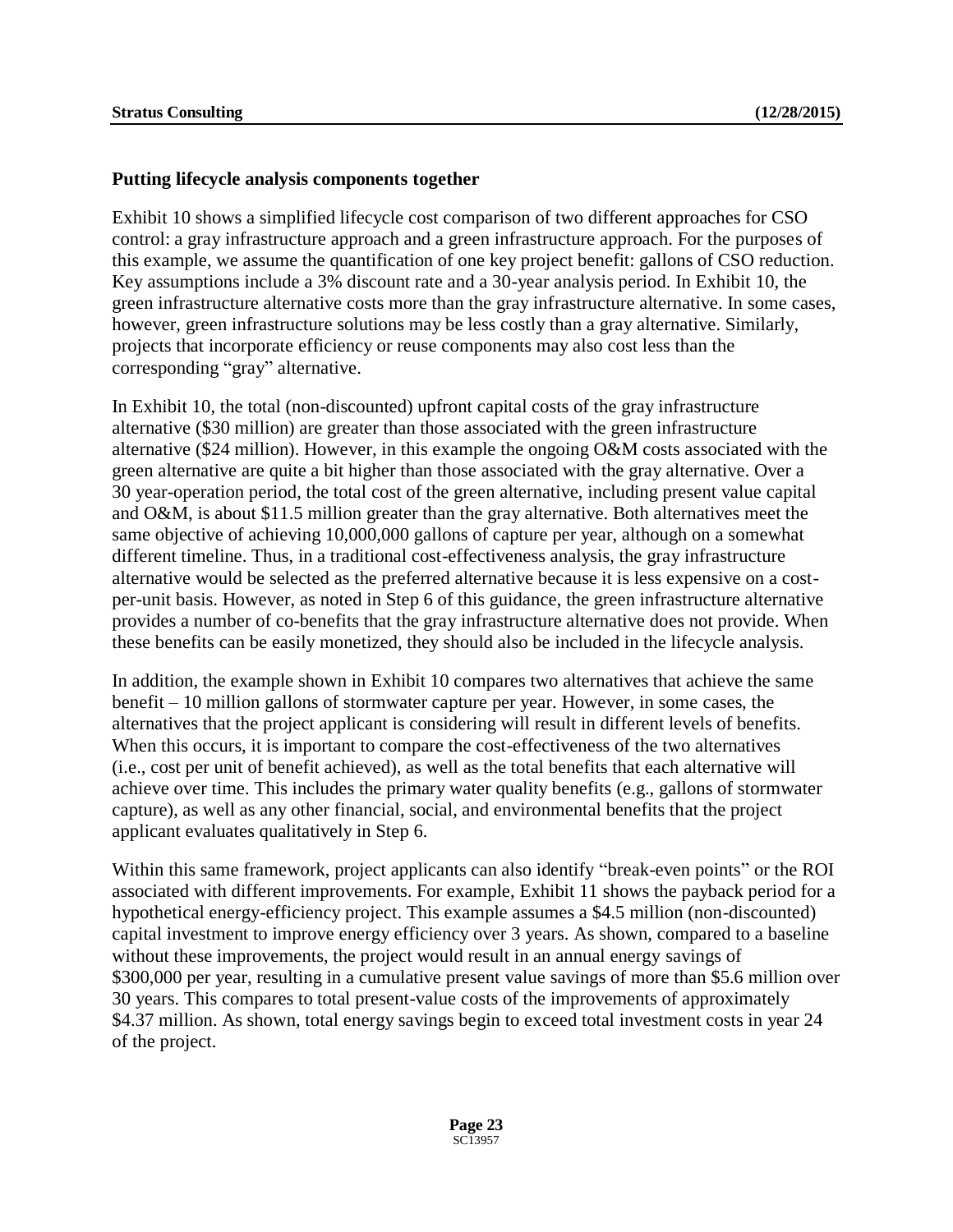|                                                 | <b>Stratus Consulting</b>                      |                                              |                  |                      |                                  |                                                       | realized as soon as first                    | Stormwater capture benefits |                                              |                                                                          |
|-------------------------------------------------|------------------------------------------------|----------------------------------------------|------------------|----------------------|----------------------------------|-------------------------------------------------------|----------------------------------------------|-----------------------------|----------------------------------------------|--------------------------------------------------------------------------|
|                                                 | <b>Gray infrastructure solution</b>            |                                              |                  |                      |                                  | <b>Green infrastructure solution</b>                  |                                              |                             | green infrastructure project<br>comes online |                                                                          |
| Year                                            | Key project<br>benefit (gallons<br>of capture) | <b>PV</b> benefit<br>(gallons of<br>capture) | Capital<br>costs | <b>O&amp;M</b> costs | PV total                         | <b>Key project</b><br>benefit (gallons<br>of capture) | <b>PV</b> benefit<br>(gallons of<br>capture) | <b>Capital</b><br>costs     | $6$ &M costs                                 | <b>PV</b> total                                                          |
| 2015                                            | Stormwater capture                             |                                              | \$10,000,000     |                      | \$10,000,000                     |                                                       |                                              | \$4,000,000                 |                                              | \$4,000,000                                                              |
| 2016                                            | benefit begins after                           |                                              | \$10,000,000     |                      | \$9,708,738                      | 1,666,667                                             | 1,618,123                                    | 54,000,000                  | \$283,333                                    | \$4,158,576                                                              |
| 2017                                            | project is constructed                         |                                              | \$10,000,000     |                      | \$9,425,959                      | 3,333,333                                             | 3,141,986                                    | \$4,000,000                 | \$566,667                                    | \$4,304,521                                                              |
| 2018                                            | 10,000,000                                     | 9,151,417                                    |                  | \$1,000,000          | \$915,142                        | 5,000,000                                             | 4,575,708                                    | \$4,000,000                 | \$850,000                                    | \$4,438,437                                                              |
| 2019                                            | 10,000,000                                     | 8,884,870                                    |                  | \$1,000,000          | \$888,487                        | 6,666,667                                             | 5,923,247                                    | \$4,000,000                 | \$1,133,333                                  | \$4,560,900                                                              |
| 2020                                            | 10,000,000                                     | 8,626,088                                    |                  | \$1,000,000          | \$862,609                        | 8,333,333                                             | 7,188,407                                    | \$4,000,000                 | \$1,416,667                                  | \$4,672,464                                                              |
| 2021                                            | 10,000,000                                     | 8,374,843                                    |                  | \$1,000,000          | \$837,484                        | 10,000,000                                            | 8,374,843                                    |                             | \$1,700,000                                  | \$1,423,723                                                              |
| 2022                                            | 10,000,000                                     | 8,130,915                                    |                  | \$1,000,000          | \$813,092                        | 10,000,000                                            | 8,130,915                                    |                             | \$1,700,000                                  | \$1,382,256                                                              |
| 2023                                            | 10,000,000                                     | 7,894,092                                    |                  | \$1,000,000          | \$789,409                        | 10,000,000                                            | 7,894,092                                    |                             | \$1,700,000                                  | \$1,341,996                                                              |
| 2024                                            | 10,000,000                                     | 7,664,167                                    |                  | \$1,000,000          | \$766,417                        | 10,000,000                                            | 7,664,167                                    |                             | \$1,700,000                                  | \$1,302,908                                                              |
| 2025                                            | 10,000,000                                     | 7,440,939                                    |                  | \$1,000,000          | \$744,094                        | 10,000,000                                            | 7,440,939                                    | 30 years of                 | \$1,700,000                                  | \$1,264,960                                                              |
|                                                 |                                                |                                              |                  |                      | 30 years of<br>operation         |                                                       |                                              | operation<br>after last     |                                              |                                                                          |
| 2045                                            | 10,000,000                                     | 4,119,868                                    |                  | \$1,000,000          | \$411,987                        | 10,000,000                                            | 4,119,868                                    | project is<br>implemented   | \$1,700,000                                  | \$700,377                                                                |
| 2046                                            | 10,000,000                                     | 3,999,871                                    |                  | \$1,000,000          | \$399,987                        | 10,000,000                                            | 3,999,871                                    |                             | \$1,500,000                                  | \$599,981                                                                |
| 2047                                            | 10,000,000                                     | 3,883,370                                    |                  | \$1,000,000          | \$388,337                        | 10,000,000                                            | 3,883,370                                    |                             | \$1,200,000                                  | \$466,004                                                                |
| 2048                                            |                                                |                                              | $(\$5,000,000)$  |                      | (\$1,885,131)                    | 10,000,000                                            | 3,770,262                                    |                             | \$900,000                                    | \$339,324                                                                |
| 2049                                            | Salvage value<br>included as a                 |                                              |                  |                      |                                  | 10,000,000                                            | 3,660,449                                    |                             | \$600,000                                    | \$219,627                                                                |
| 2050                                            |                                                | benefit at the end                           |                  |                      |                                  | $10,000,000$ <sup>a</sup>                             | 3,553,834                                    |                             | \$300,000                                    | \$106,615                                                                |
| 2051                                            |                                                | of the asset's life                          |                  |                      |                                  |                                                       |                                              | $($ \$6,000,000)            |                                              | $(\$2,070,195)$                                                          |
| <b>Totals:</b>                                  |                                                | (negative cost)                              |                  |                      | \$45,724,862                     | RSL included here as benefit                          |                                              |                             |                                              | \$53,058,051                                                             |
| Cost effectiveness (PV \$/PV gal)<br>\$0.25/gal |                                                |                                              |                  |                      | because the green infrastructure |                                                       |                                              | $0.28/gal$                  |                                              |                                                                          |
|                                                 | PV: present value.                             |                                              |                  |                      |                                  |                                                       | alternative has a longer expected life       |                             |                                              | O&M costs begin to decline in 2046<br>hecause GI projects implemented in |

a. Because the green infrastructure alternative has a longer project life, stormwater capture benefits are not phased out the same way they are phased in as projects come online. This helps to offset the difference in costs because the green infrastructure alternatives will continue to result in additional capture after the analysis period.

because GI projects implemented in 2016 begin to reach the end of their useful life and are therefore no longer maintained.

#### **Exhibit 10. Example lifecycle analyses for hypothetical green and gray infrastructure project alternatives.**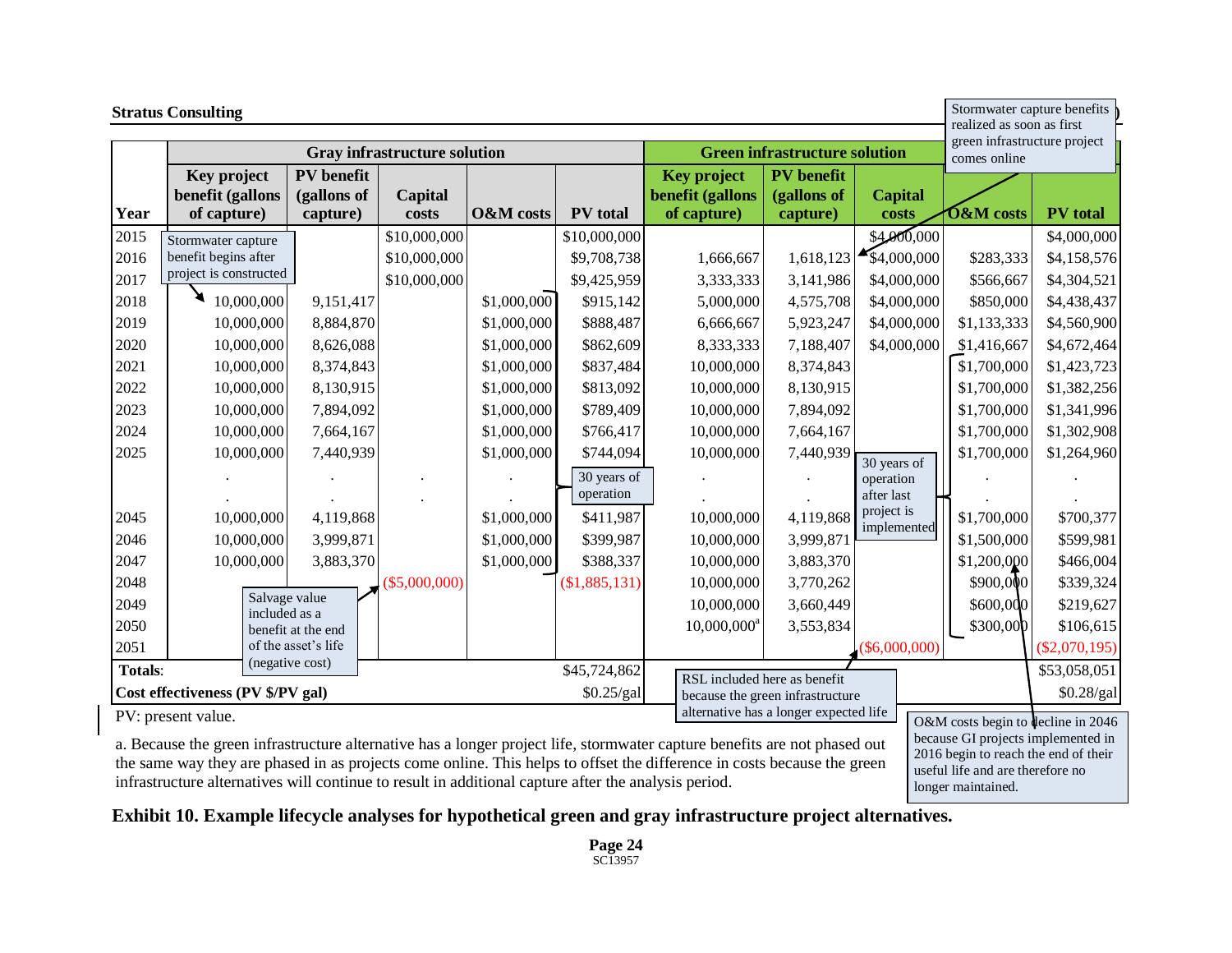| <b>Energy efficiency project – ROI</b> |                         |                                                       |                     |                                                                       |                                        |                                               |  |
|----------------------------------------|-------------------------|-------------------------------------------------------|---------------------|-----------------------------------------------------------------------|----------------------------------------|-----------------------------------------------|--|
| <b>Project</b><br>year                 | <b>Calendar</b><br>year | <b>Present value</b><br><b>Capital costs</b><br>costs |                     | <b>Energy savings</b><br>(relative to<br>baseline or "do<br>nothing") | <b>Present value</b><br>energy savings | <b>Cumulative</b><br>present value<br>savings |  |
| 1                                      | 2015                    | \$1,500,000                                           | \$1,500,000         |                                                                       |                                        |                                               |  |
| $\overline{c}$                         | 2016                    | \$1,500,000                                           | \$1,456,311         |                                                                       |                                        |                                               |  |
| 3                                      | 2017                    | \$1,500,000                                           | \$1,413,894         |                                                                       |                                        |                                               |  |
| 4                                      | 2018                    |                                                       |                     | \$300,000                                                             | \$274,542                              |                                               |  |
| 5                                      | 2019                    |                                                       |                     | \$300,000                                                             | \$266,546                              | \$541,089                                     |  |
| 6                                      | 2020                    |                                                       |                     | \$300,000                                                             | \$258,783                              | \$799,871                                     |  |
| 7                                      | 2021                    |                                                       |                     | \$300,000                                                             | \$251,245                              | \$1,051,117                                   |  |
| 8                                      | 2022                    |                                                       |                     | \$300,000                                                             | \$243,927                              | \$1,295,044                                   |  |
| 9                                      | 2023                    |                                                       |                     | \$300,000                                                             | \$236,823                              | \$1,531,867                                   |  |
| 10                                     | 2024                    |                                                       |                     | \$300,000                                                             | \$229,925                              | \$1,761,792                                   |  |
|                                        |                         |                                                       | Point at which      |                                                                       |                                        |                                               |  |
|                                        |                         |                                                       | cumulative savings  |                                                                       |                                        |                                               |  |
|                                        |                         |                                                       | exceed total costs. |                                                                       |                                        |                                               |  |
| 21                                     | 2035                    |                                                       |                     | \$300,000                                                             | \$166,103                              | \$3,889,202                                   |  |
| 22                                     | 2036                    |                                                       |                     | \$300,000                                                             | \$161,265                              | \$4,050,466                                   |  |
| 23                                     | 2037                    |                                                       |                     | \$300,000                                                             | \$156,568                              | \$4,207,034                                   |  |
| 24                                     | 2038                    |                                                       |                     | \$300,000                                                             | \$152,008                              | \$4,359,042                                   |  |
| 25                                     | 2039                    |                                                       |                     | \$300,000                                                             | \$147,580                              | \$4,506,622                                   |  |
| 26                                     | 2040                    |                                                       |                     | \$300,000                                                             | \$143,282                              | \$4,649,903                                   |  |
| 27                                     | 2041                    |                                                       |                     | \$300,000                                                             | \$139,108                              | \$4,789,012                                   |  |
| 28                                     | 2042                    |                                                       |                     | \$300,000                                                             | \$135,057                              | \$4,924,069                                   |  |
| 29                                     | 2043                    |                                                       |                     | \$300,000                                                             | \$131,123                              | \$5,055,192                                   |  |
| 30                                     | 2044                    |                                                       |                     | \$300,000                                                             | \$127,304                              | \$5,182,495                                   |  |
| 31                                     | 2045                    |                                                       |                     | \$300,000                                                             | \$123,596                              | \$5,306,091                                   |  |
| 32                                     | 2046                    |                                                       |                     | \$300,000                                                             | \$119,996                              | \$5,426,088                                   |  |
| 33                                     | 2047                    |                                                       |                     | \$300,000                                                             | \$116,501                              | \$5,542,589                                   |  |
| 34                                     | 2048                    |                                                       |                     | \$300,000                                                             | \$113,108                              | \$5,655,697                                   |  |
|                                        | <b>Totals</b>           | \$4,500,000                                           | \$4,370,205         | \$9,300,000                                                           | \$5,655,697                            |                                               |  |

#### **Exhibit 11. Example lifecycle analysis of hypothetical energy efficiency project.**

Note: Cumulative present value savings begin to exceed total present value costs between years 24 and 25 of the project.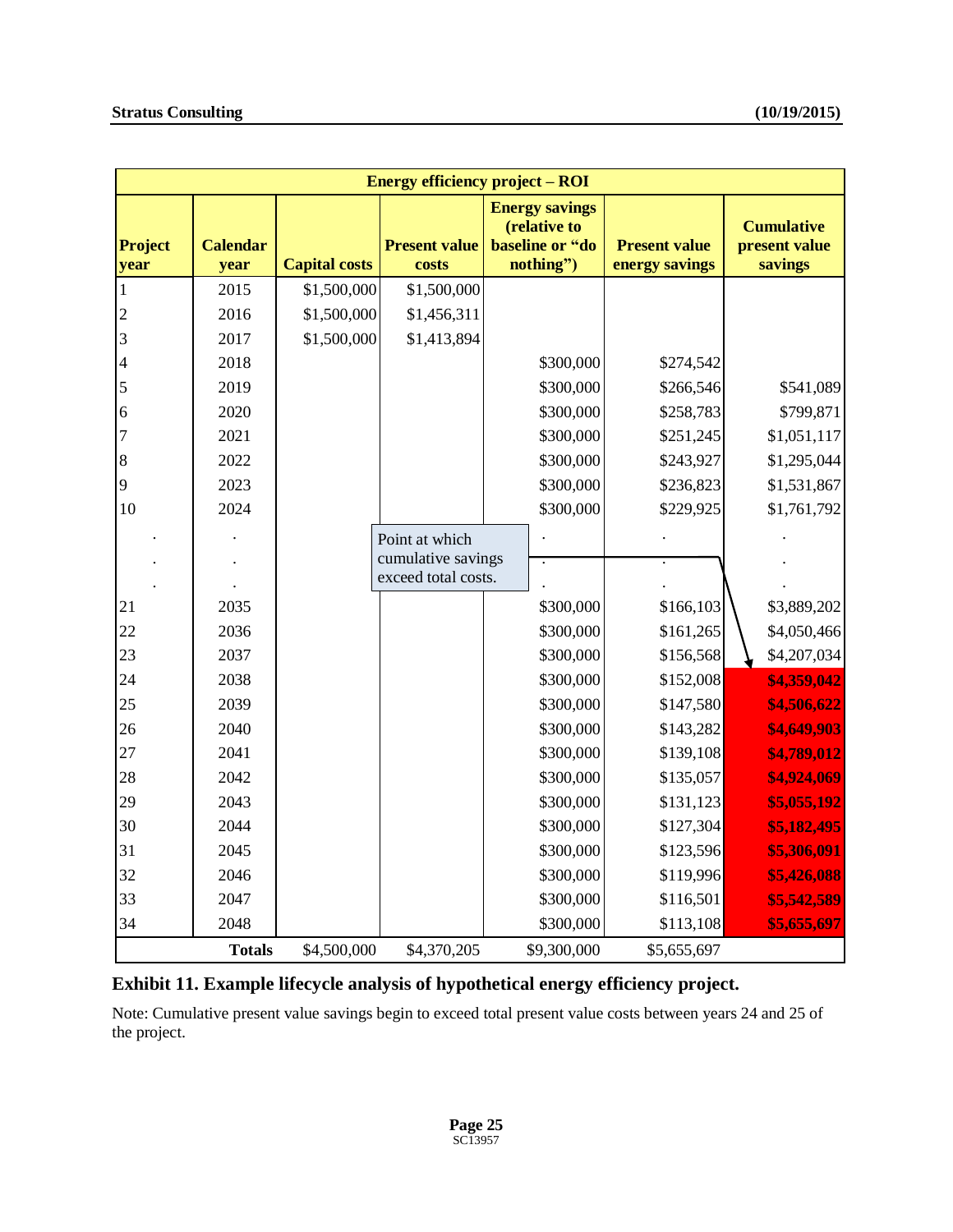Again, this is a simplified example; it does not take into account any potential losses in energy savings over time, and assumes that O&M costs (aside from energy costs) are the same under the baseline as they are under the project alternative that includes energy-efficient measures. When calculating savings over time, these considerations should be taken into account.

The information developed in lifecycle cost analyses can also be used to calculate total ROI. Exhibit 12 presents the ROI calculation associated with the energy-efficiency example presented above.

#### **Exhibit 12. Calculating ROI.**

The formula for calculating ROI is simple:

(Return – Investment) / Investment

In the hypothetical energy-efficiency project presented above, the total initial investment is \$4.37 million (in present value terms), while total energy savings over 30 years amount to \$5.66 million. Thus, the ROI is:

 $($5,655,697 - $4,370,205) \div $4,370,205 = 29\%$ .

## **5.6 Step 6. Incorporate Non-Monetary Benefits and Costs**

As noted above, it is not always feasible to incorporate all costs or benefits into costeffectiveness or benefit-cost analyses in quantitative or monetary terms due to time and resource constraints. However, when evaluating project alternatives, it is important to describe these nonquantified benefits and costs in a meaningful, qualitative manner.

One way to do this is by using a simple scale to indicate the likely impact on overall project costs or net project benefits. Impacts can be qualitatively ranked to reflect relative outcomes that span from very negative to very positive. This simple ranking can provide a starting point for considering the effect of non-quantified benefits or costs across project alternatives. The suggested rating scale ranges from -5 to 5, where 1 and 2 are considered low impact, a rating of 3 is considered moderate, and a rating of 4 or 5 would be considered a high public impact. Negative ratings indicate costs, while positive ratings indicate benefits.

Exhibit 13 provides a simple example, again using a simplified green versus gray infrastructure project comparison. Because within this framework, the project applicant would have already quantified water quality improvements associated with these two alternatives (the key benefit), it is not included here. This simple ranking of benefits and costs can serve as a useful tool in evaluating project alternatives, particularly where the optimal project may not be the least-cost option. This ranking is incorporated into Step 7 in the final ranking of alternatives.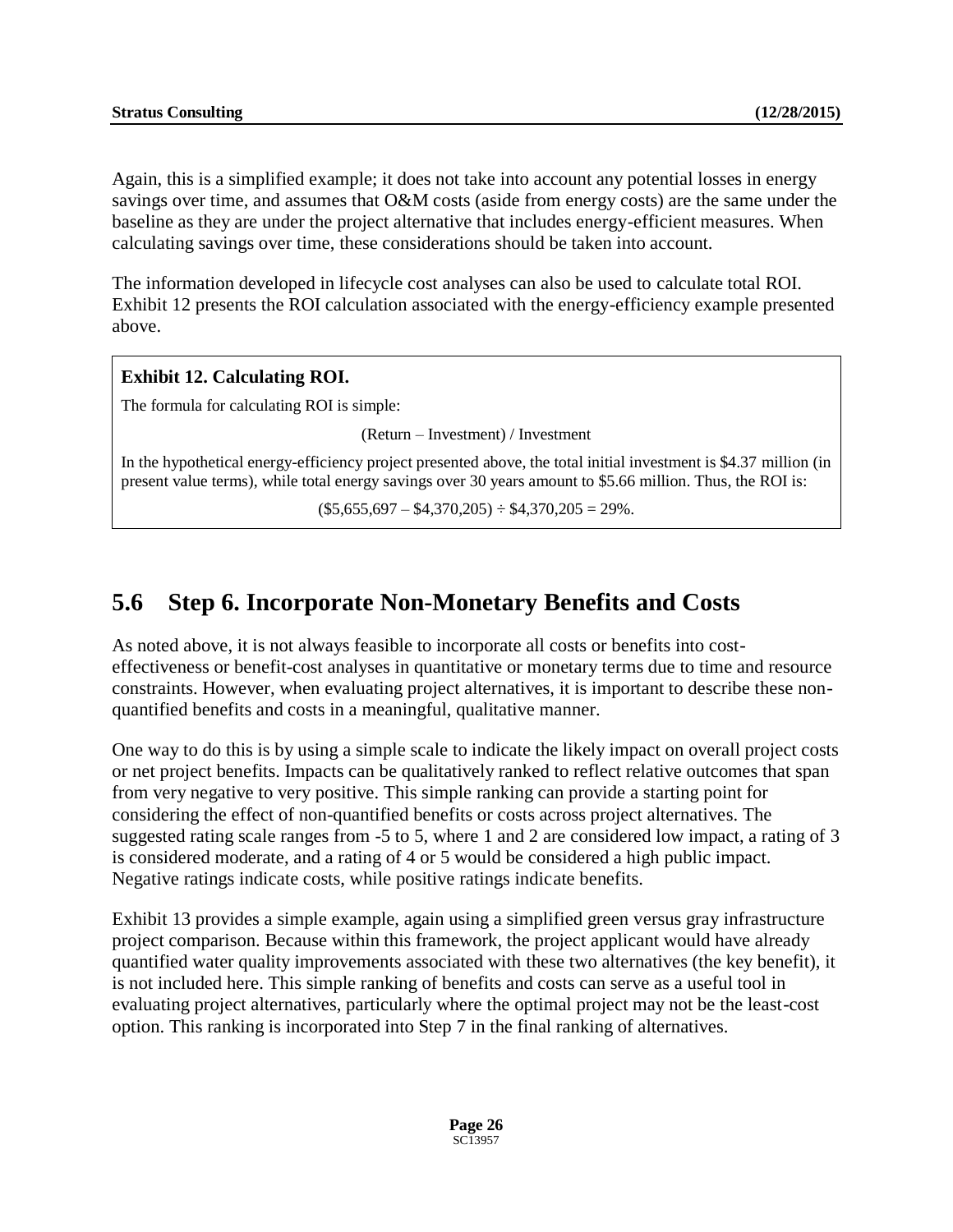|                                      | <b>Green infrastructure</b><br>alternative | <b>Gray infrastructure</b><br>alternative |
|--------------------------------------|--------------------------------------------|-------------------------------------------|
| Increased recreational opportunities |                                            | 3                                         |
| Increased local employment           |                                            |                                           |
| Community aesthetics/livability      |                                            |                                           |
| Reduced urban heat island affect     |                                            |                                           |
| Improved habitat <sup>a</sup>        |                                            |                                           |
| Energy savings                       |                                            |                                           |
| Reduced carbon footprint             |                                            |                                           |
| Improved air quality                 |                                            |                                           |
| Climate resiliency                   |                                            |                                           |
| Construction/traffic disruption      | -3                                         | -1                                        |
| Flexibility <sup>b</sup>             |                                            | -4                                        |
| Total                                | 34                                         | 2                                         |

#### **Exhibit 13. Comparison of non-monetary benefits and costs for green and gray infrastructure alternatives for increasing stormwater capture**

a. This does not include habitat improvements due to improved water quality. Improved water quality is included separately in the effectiveness criteria.

b. Due to its decentralized nature, the green infrastructure alternative offers much more flexibility in responding to evolving conditions and/or information. For example, if changing climate conditions indicate additional stormwater management controls are necessary, green infrastructure practices can be installed, on an incremental basis, in targeted areas of the city. Further, existing green infrastructure installations can be modified to increase effectiveness if conditions on-the-ground indicate the need for an alternative approach. By contrast, once gray infrastructure has been integrated into the city's stormwater management system, it is much more difficult to adapt to changing conditions. "Overbuilding" the infrastructure system upfront to accommodate the potential additional flows can be very costly.

## **5.7 Step 7. Summarize and Compare Alternatives, and Determine the "Optimal" Combination of Project Elements**

The last step in the framework is to synthesize the information developed in the previous steps, and select the preferred project alternative. In some cases, this may mean combining certain elements of various alternatives to maximize ROI or community benefits, or to reduce risk.

One of the first steps within this framework is to determine the lifecycle costs and key benefits associated with the project alternatives that have passed through an initial feasibility screening. This allows the applicant to assess overall cost-effectiveness (on a unit-cost basis), and identify the least-cost alternative. When selecting and developing a final ranking of alternatives, it is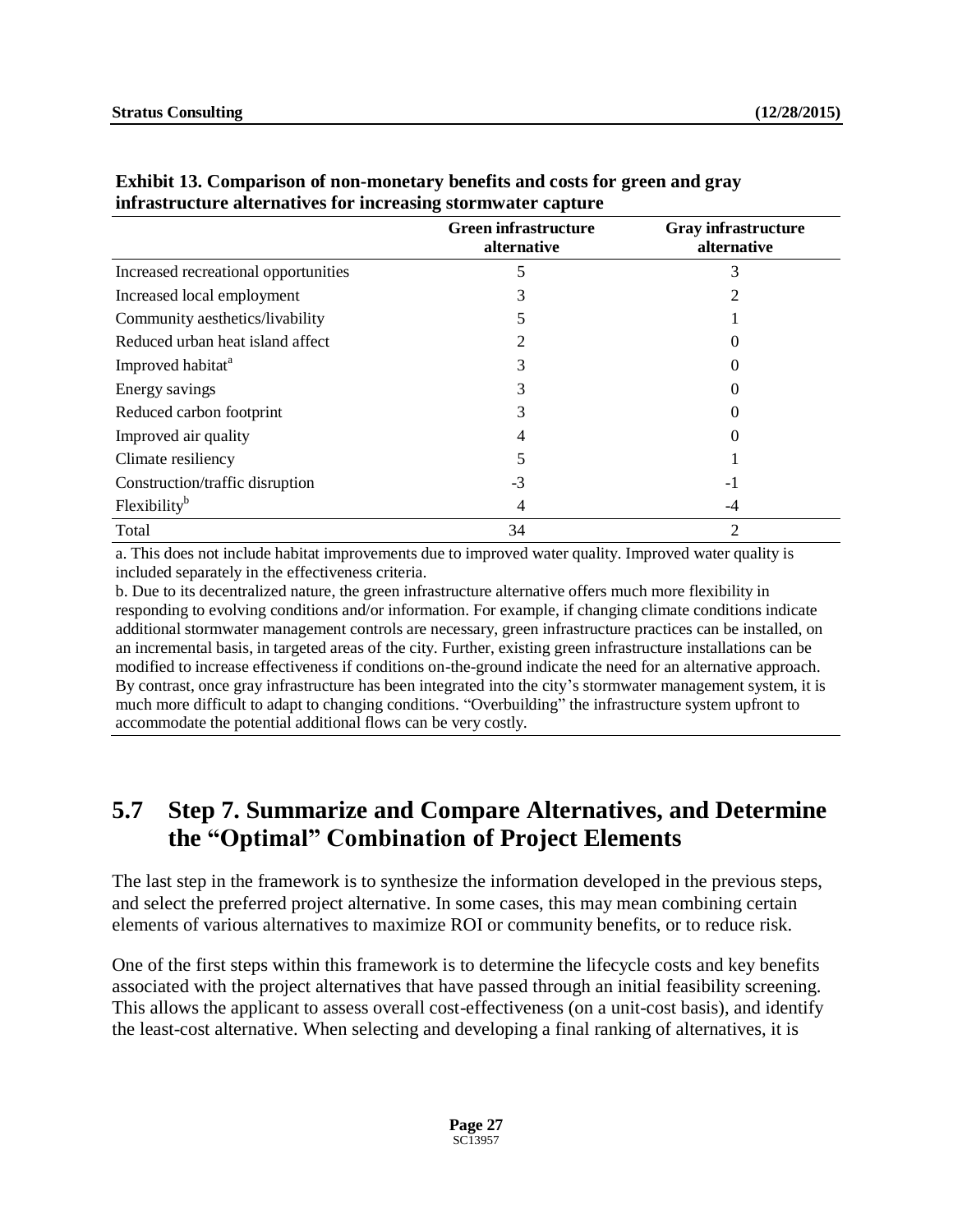important to assess whether the least-cost alternative is also the preferred option, or whether a higher-cost alternative (or a combination of alternatives) should be implemented. For example:

- Do any of the higher-cost alternatives provide important co-benefits that the least-cost alternative does not provide? This situation is exemplified in our simple comparison of green versus gray project alternatives in Steps 5 and 6.
- Does the higher-cost alternative become more expensive after a certain level of implementation (i.e., Do marginal costs increase?). If so, would reducing the level of implementation and combining it with different project elements result in a more effective alternative that maximizes benefits to the community? For example, the average cost of a proposed 1,000 acre-foot (AF) water reuse project may be \$100/AF. However, providing the first 500 acre-feet may cost \$50/AF on average, while the second 500 acrefeet may cost \$150/AF due to the location of the recycled water customers. In this case, it may make sense to develop the first 500 acre-feet, and implement more cost-effective water-efficiency or gray infrastructure measures in order to meet the original project objective.
- Is there a high level of uncertainty surrounding the ability of the project to meet water quality goals? To some extent, this should be examined when developing project alternatives. In some cases there may be a need for additional redundancy in order to reduce overall project risk. For example, the results ofprograms to reduce total wastewater flows through household water conservation measures can be variable because they are dependent on actions by the customer. In this case, it may make sense to pair water conservation measures with alternative options (e.g., gray infrastructure), allowing for some redundancy to ensure that the project will meet water quality goals. Alternatively, fixed gray infrastructure projects may not allow for flexibility in dealing with uncertainty or variability in precipitation and runoff caused by climate change. Green infrastructure projects can supplement gray projects for additional flexibility, and can be implemented on an incremental basis.

In the final comparison of alternatives, these types of considerations can be formalized to some extent using multi-criteria decision analysis or a simple ranking/decision matrix. This will allow project applicants to develop an overall ranking of project alternatives based on costs, benefits, and other considerations (e.g., risk, uncertainty). First, the applicant scores (e.g., based on a scale of 1 to 10) each alternative across different cost, benefit, and feasibility categories. Project alternatives can then be directly compared. Through this process, project applicants may also identify the need to re-evaluate the structure or combination of project elements for alternatives that score relatively well.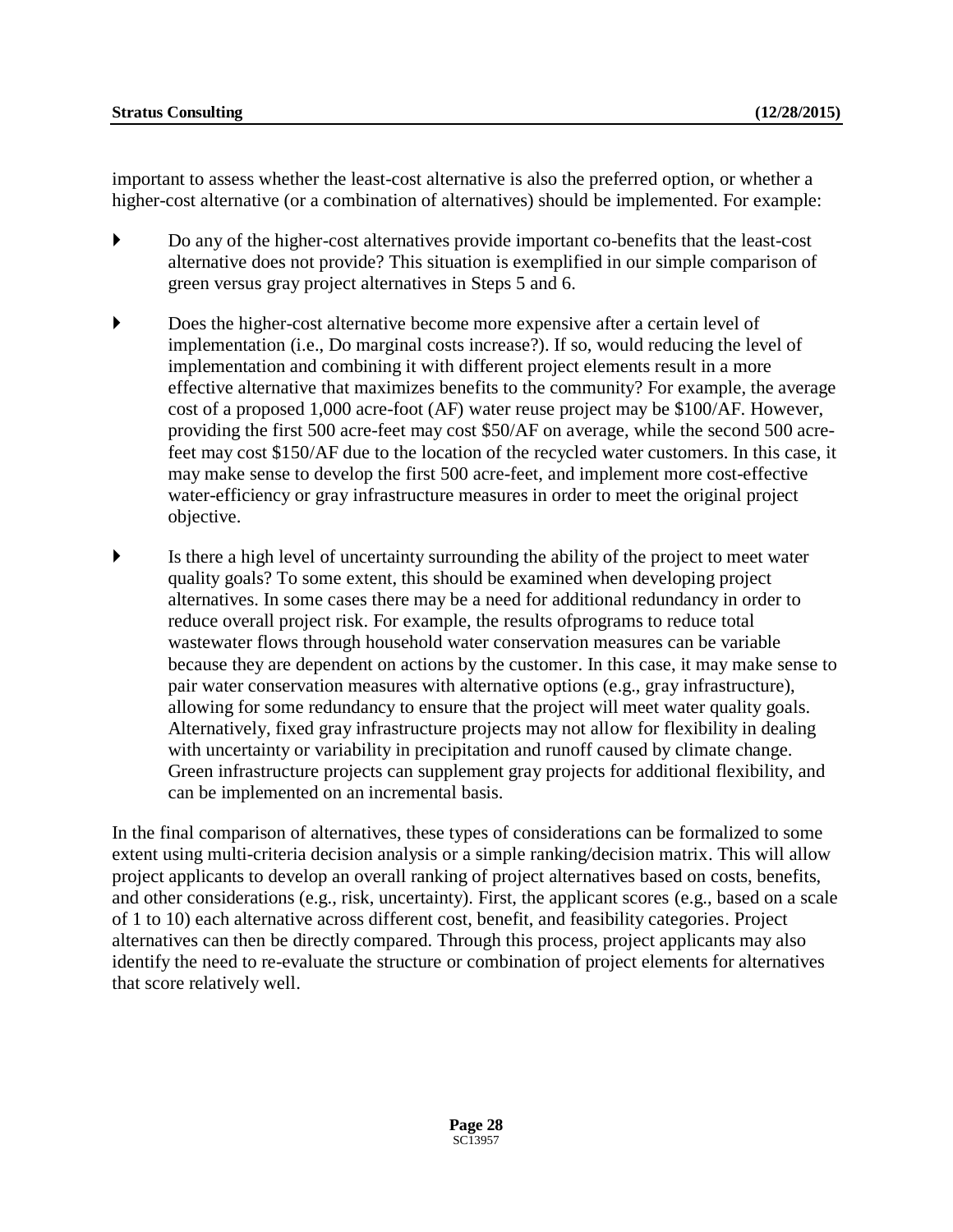Exhibit 14 shows an example of a decision framework based on a tool developed as part of a WateReuse Research Foundation project, which was designed to help utilities assess the benefits and costs of non-potable and indirect water-reuse project alternatives. This framework is developed within a triple bottom line framework, which provides an effective communication tool. This framework can easily be adapted to accommodate other project types.

|                                                        | <b>Alternative 1</b><br>(baseline) | <b>Alternative 2</b> | <b>Alternative 3</b> |
|--------------------------------------------------------|------------------------------------|----------------------|----------------------|
| <b>Financial</b>                                       |                                    |                      |                      |
| Capital cost                                           |                                    |                      |                      |
| Periodic replacement costs                             |                                    |                      |                      |
| O&M costs                                              |                                    |                      |                      |
| Avoided costs of baseline projects                     |                                    |                      |                      |
| <b>Social</b>                                          |                                    |                      |                      |
| Increased water supply reliability                     |                                    |                      |                      |
| Local/neighborhood impact - visibility, noise, etc.    |                                    |                      |                      |
| Change in perceived public health impact               |                                    |                      |                      |
| Organization and business integration issues           |                                    |                      |                      |
| Agricultural benefits                                  |                                    |                      |                      |
| <b>Environmental</b>                                   |                                    |                      |                      |
| Meet discharge requirements                            |                                    |                      |                      |
| Energy use/greenhouse gas emissions                    |                                    |                      |                      |
| Environmental amenities associated with the<br>project |                                    |                      |                      |
| Downstream water quality impacts                       |                                    |                      |                      |
| Groundwater impacts                                    |                                    |                      |                      |
| <b>Constraints</b>                                     |                                    |                      |                      |
| Regulatory                                             |                                    |                      |                      |
| Additional funding availability/financing              |                                    |                      |                      |
| Water rights                                           |                                    |                      |                      |
| Public opinion/acceptance                              |                                    |                      |                      |
| Political leadership                                   |                                    |                      |                      |
| <b>Total project score</b>                             |                                    |                      |                      |

**Exhibit 14. Example decision framework for water reuse project alternatives.**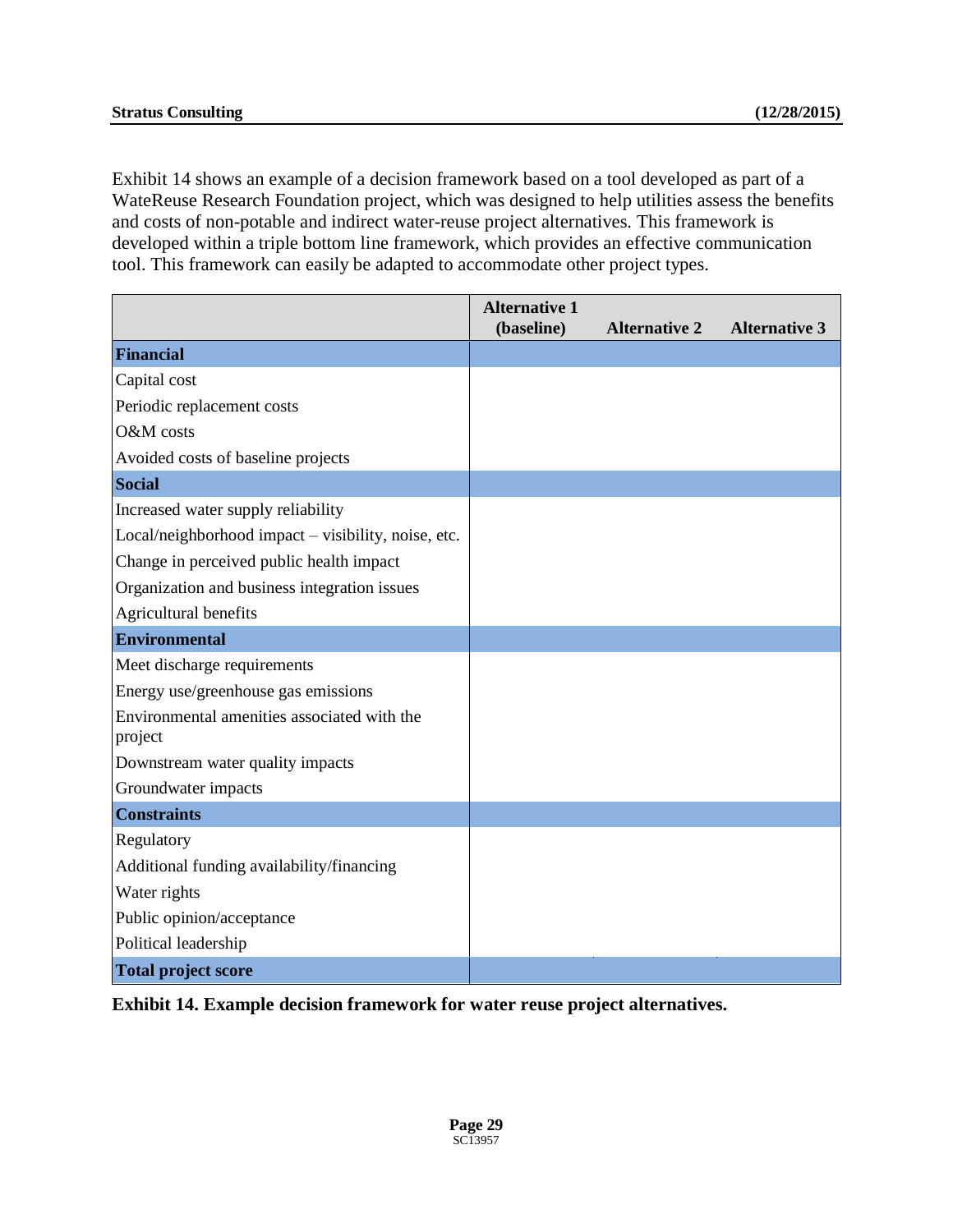## **6. Conclusions**

This document provides a comprehensive framework that project applicants can use to assess the costs and benefits of alternative options for meeting their CWSRF-related goals. States can also use this guidance as a way to certify that project applicants have incorporated efficiency, reuse, and recapture elements into their proposed projects, to the maximum extent practicable.

Although this framework contains seven comprehensive steps, project applicants can use the framework to assess both simple and complex projects. It can also be used to assess the many different types of projects that can be implemented with CWSRF funding. With this guidance, project applicants can go beyond traditional cost comparisons and identify the projects that maximize benefits and cost-effectiveness for their community over time.

To help project applicants implement this framework, we suggest that states develop a checklist or spreadsheet tool that corresponds to each step outlined above. This will help to ensure that project applicants apply the framework in a consistent way, and that they have considered and evaluated all feasible options for incorporating efficiency, reuse, and recapture elements.

## **References**

Blette, V. 2009. Water Efficiency and the SRF Programs. Presentation at 2009 Council of Infrastructure Financing Authorities Conference. Available: [http://www.cifanet.org/documents/09WS/Blette.pdf.](http://www.cifanet.org/documents/09WS/Blette.pdf) Accessed July 14, 2015.

USBR. 2014. Change in Discount Rate for Water Resources Planning. U.S. Bureau of Reclamation. December 29. Available: [https://www.federalregister.gov/articles/2014/12/29/2014-30426/change-in-discount-rate-for](https://www.federalregister.gov/articles/2014/12/29/2014-30426/change-in-discount-rate-for-water-resources-planning)[water-resources-planning.](https://www.federalregister.gov/articles/2014/12/29/2014-30426/change-in-discount-rate-for-water-resources-planning) Accessed July 14, 2015.

U.S. DOT. 2002. *Life-Cycle Cost Analysis Primer*. Office of Asset Management. U.S. Department of Transportation. August. Available: [http://isddc.dot.gov/OLPFiles/FHWA/010621.pdf.](http://isddc.dot.gov/OLPFiles/FHWA/010621.pdf) Accessed July 14, 2015.

U.S. EPA. Undated. Procedures for Implementing Certain Provisions of EPA's Fiscal Year 2012 Appropriations Affecting the Clean Water and Drinking Water State Revolving Fund Programs. Available: [http://water.epa.gov/grants\\_funding/cwsrf/upload/FY-2012-SRF-Procedures-and-](http://water.epa.gov/grants_funding/cwsrf/upload/FY-2012-SRF-Procedures-and-Attachments.pdf)[Attachments.pdf.](http://water.epa.gov/grants_funding/cwsrf/upload/FY-2012-SRF-Procedures-and-Attachments.pdf) Accessed July 14, 2015.